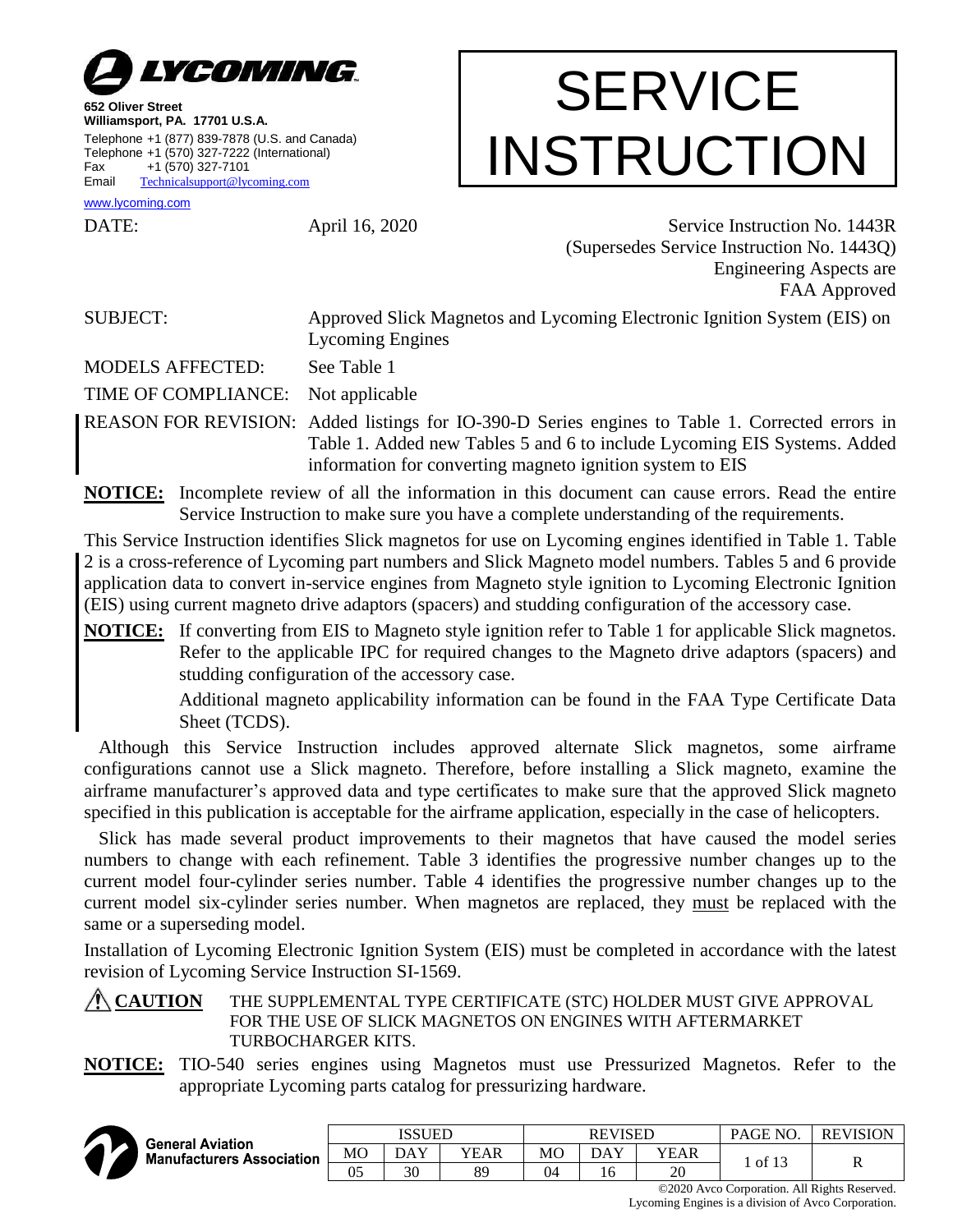- **NOTICE:** Lycoming has approved the use of two impulse-coupling magnetos on those engines that have an impulse-coupling magneto installed on the left as original equipment, except for the following engines (refer to the latest revision of Service Bulletin No. 411):
	- Any IO-360-B4A not installed in Piper PA28-181 (Archer III) aircraft
	- O-360-A3A installed in Avions Pierre Robin aircraft
	- O-360-A4A and -A4J
	- Any -360 converted to IO-360-B4A not installed in Piper PA28-181 (Archer III) aircraft, O-360-A3A to be installed in Avions Pierre Robin aircraft, O-360-A4A, or O-360-A4J
- **NOTICE:** The positioning mark on the magneto drive retainer gear assembly is for reference only. Alignment of these marks is not necessary. Magneto positioning (typically  $0 + 10^{\circ}$  above horizontal) must be held in accordance with the installation requirements.

**CAUTION** IF THE MAGNETO THAT IS BEING REPLACED IS SUPPLIED WITH COOLING AIR FLOW, THE REPLACEMENT STOCK MAGNETO MUST ALSO BE SUPPLIED WITH COOLING AIR FLOW.

**CAUTION** BEFORE PURCHASING A SLICK MAGNETO IDENTIFIED IN TABLE 1, CONFIRM WITH THE AIRFRAME MANUFACTURER TO MAKE SURE THE APPROVED SLICK MAGNETO WILL BE ACCEPTABLE FOR THE AIRFRAME APPLICATION, ESPECIALLY IN THE CASE OF HELICOPTERS.

| <b>Engine Model</b> | <b>Left Magneto</b>                                                                           | <b>Right Magneto</b> | <b>Engine Model</b> | <b>Left Magneto</b>        | <b>Right Magneto</b>       |
|---------------------|-----------------------------------------------------------------------------------------------|----------------------|---------------------|----------------------------|----------------------------|
| $O-235-C1$          | 4373                                                                                          | 4370                 | O-320-B2B           | 4371, 4373, 4771 $\bullet$ | 4371, 4370, 4775 $\bullet$ |
| $O-235-C1B$         | 4347                                                                                          | 4370                 | O-320-B2C           | 4347                       | 4342                       |
| O-235-C2A           | 4373                                                                                          | 4370                 | O-320-B2D           | 4373                       | 4370                       |
| O-235-C2C           | 4371                                                                                          | 4370                 | O-320-B2E           | 4373                       | 4370                       |
| O-235-E2A           | 4373                                                                                          | 4370                 | O-320-B3B           | 4373                       | 4370                       |
| O-235-F2A           | 4373, 4381                                                                                    | 4370, 4381           | O-320-D1A           | 4371, 4373, 4771 $\bullet$ | 4342, 4370, 4770 $\bullet$ |
| $O-235-F2B$         | 4373                                                                                          | 4370                 | O-320-D1D           | 4371                       | 4370                       |
| O-235-G1            | 4373                                                                                          | 4370                 | O-320-D1F           | 4373, 4771 $\bullet$       | 4370, 4770 $\bullet$       |
| O-235-G2A           | 4373                                                                                          | 4370                 | O-320-D2A           | 4373, 4771 $\bullet$       | 4370, 4770 $\bullet$       |
| O-235-H2C           | 4371                                                                                          | 4370                 | O-320-D2B           | 4347                       | 4370                       |
| O-235-J2A           | 4373                                                                                          | 4370                 | O-320-D2G           | 4371                       | 4370                       |
| O-235-K2B           | 4372                                                                                          | 4370                 | O-320-D2J           | 4371                       | 4371                       |
| O-235-K2C           | 4372                                                                                          | 4370, 4372           | O-320-D3G           | 4371, 4771 $\bullet$       | 4370, 4371, 4770 $\bullet$ |
| O-235-L2A           | 4372                                                                                          | 4370                 | O-320-E1A           | 4373                       | 4370                       |
| O-235-L2C           | 4372, 4381                                                                                    | 4370, 4381           | O-320-E1C           | 4373                       | 4370                       |
| O-235-N2A           | 4372                                                                                          | 4370                 | O-320-E1F           | 4371, 4373                 | 4370                       |
| O-235-N2C           | 4371, 4381                                                                                    | 4370, 4381           | O-320-E2A           | 4373, 4771 $\bullet$       | 4370, 4770 $\bullet$       |
| $O-290-D2$          | 4373                                                                                          | 4370                 | O-320-E2C           | 4373                       | 4370                       |
| $O-290-D2B$         | 4373                                                                                          | 4370                 | O-320-E2D           | 4371                       | 4370, 4371                 |
| O-290-D2C           | 4373                                                                                          | 4370                 | O-320-E2F           | 4373                       | 4370                       |
| O-320-A2A           | 4373                                                                                          | 4370                 | O-320-E2G           | 4371                       | 4370                       |
| O-320-A2B           | 4373                                                                                          | 4370                 | O-320-E3D           | 4371                       | 4370                       |
| O-320-A2C           | 4347                                                                                          | 4370                 | $IO-320-B1A*$       | 4373                       | 4373                       |
| O-320-A2D           | 4371                                                                                          | 4370                 | IO-320-B1C          | 4373                       | 4342                       |
| O-320-A3A           | 4373                                                                                          | 4370                 | IO-320-C1A $*$      | 4373                       | 4373                       |
| O-320-A3B           | 4373                                                                                          | 4370                 | IO-320-D1A          | 4371, 4771 $\bullet$       | 4370                       |
| O-320-B1A           | 4373                                                                                          | 4370                 | $IO-320-D1B$        | 4373, 4771 $\bullet$       | 4370, 4770 $\bullet$       |
| O-320-B2A           | 4373                                                                                          | 4370                 | IO-320-E1A          | 4373                       | 4370                       |
|                     | * These engines cannot include Slick magnetos if aftermarket turbocharger kits are installed. |                      |                     |                            |                            |

## **Table 1 Approved Slick Magnetos on Lycoming Engine Models**

\* These engines cannot include Slick magnetos if aftermarket turbocharger kits are installed.

|                | <b>ISSUED</b> |      | <b>REVISED</b> |     |      | PAGE NO | <b>REVISION</b> |              |
|----------------|---------------|------|----------------|-----|------|---------|-----------------|--------------|
| M <sub>O</sub> | DAY           | YEAR | MО             | DAY | YEAR |         |                 | 1443<br>S.I. |
| 05             | 30            | 89   | 04             | 16  | 20   | 2 of 13 | ĸ               |              |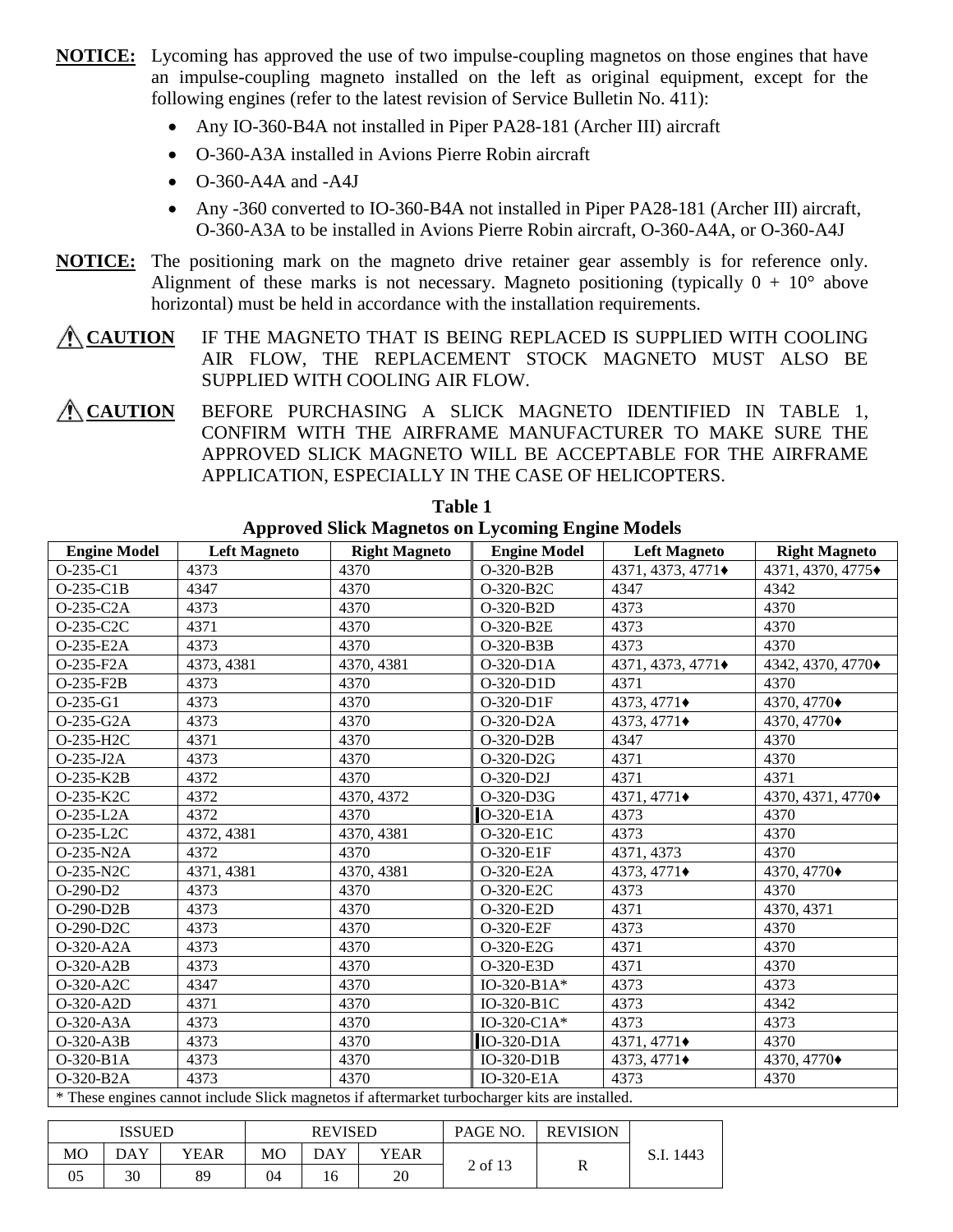**Table 1 (Cont.) Approved Slick Magnetos on Lycoming Engine Models**

| <b>Engine Model</b> | <b>Left Magneto</b> | <b>Right Magneto</b>     | <b>Engine Model</b> | <b>Left Magneto</b>                   | <b>Right Magneto</b>                  |
|---------------------|---------------------|--------------------------|---------------------|---------------------------------------|---------------------------------------|
|                     |                     |                          | IO-360-A2A          | 4345                                  | 4370                                  |
| IO-320-E1B          | 4371                | 4370                     | IO-360-A2B          | 4372                                  | 4370                                  |
| IO-320-E2A          | 4373                | 4373, 4370               | IO-360-A2D          | 4345                                  | 4370                                  |
| IO-320-E2B          | 4371                | 4370                     | IO-360-A3B6         | 4372, 4761, 4771 $\bullet$            | 4370, 4770 ♦                          |
| AEIO-320-D1B        | 4373, 4347          | 4370                     | IO-360-B1B          | 4347                                  | 4370                                  |
| AEIO-320-D2B        | 4373                | 4353, 4370               | IO-360-B1E          | 4373, 4771 $\blacktriangledown$       | 4370, 4373, 4770 $\blacktriangledown$ |
| AEIO-320-E1B        | 4371                | 4371                     | IO-360-B1F          | 4373, 4771 $\blacktriangledown$       | 4370, 4373, 4770 $\blacktriangledown$ |
| AEIO-320-E2B        | 4371                | 4371                     | IO-360-B1F6         | 4373, 4771 $\blacktriangledown$       | 4370, 4373, 4770 $\blacktriangledown$ |
| LIO-320-B1A*        | 4330                | 4330                     | IO-360-B1G6         | 4373, 4771 $\blacktriangledown$       | 4370, 4373, 4770 $\blacktriangledown$ |
| LIO-320-C1A*        | 4330                | 4330                     | IO-360-B2E          | 4373                                  | 4370                                  |
| O-360-A1A           | 4373, 4771          | 4370, 4373, 4770■        | IO-360-B4A          | 4347, 4371, 4373                      | 4370, 4371, 4373                      |
| O-360-A1D           | 4347, 4373          | 4370                     | IO-360-C1A          | 4345, 4371***                         | 4370***                               |
| O-360-A1F6          | 4373, 4771          | 4342, 4370, 4770         | $IO-360-C1B$        | 4345                                  | 4370                                  |
| O-360-A1G6          | 4373                | 4370                     | IO-360-C1C          | 4371, 4372, 4761**                    | 4370, 4770 $\bullet$ **               |
| O-360-A1H           | 4373                | 4370, 4373               | IO-360-C1C6         | 4372                                  | 4370, 4372                            |
| O-360-A1H6          | 4373                | 4370, 4373               | IO-360-C1D6         | 4372, 4761 $*$ ***                    | 4370, 4770 $\bullet$ ***              |
| O-360-A1P           | 4373                | 4370, 4373               | IO-360-C1E6         | 4372, 4761 $\bullet$ ***              | 4370, 4770***                         |
| O-360-A2A           | 4373                | 4370, 4373               | IO-360-C1F*         | 4372**                                | 4370**                                |
| O-360-A2F           | 4373                | 4370                     | IO-360-C1G6         | 4766                                  | 4766, 4770 $\clubsuit$                |
| O-360-A2G           | 4373                | 4370, 4373               | IO-360-D1A          | 4345***                               | 4370***                               |
| O-360-A3A           | 4373                | 4370, 4373               | IO-360-F1A          | 4377                                  | 4307                                  |
| O-360-A4A           | 4373                | 4370                     | IO-360-L2A          | 4371                                  | 4371                                  |
| O-360-A4G           | 4373                | 4370, 4373               | IO-360-M1A          | 4347, 4395 $\blacktriangledown$       | 4370, 4770 $\blacktriangledown$       |
| O-360-A4J           | 4373                | 4370                     | IO-360-M1B          | 4371, 4771, 4373                      | 4370, 4770                            |
| O-360-A4K           | 4371                | 4370                     | IO-360-N1A          | 4347                                  | 4370                                  |
| O-360-A4M           | 4347, 4371, 4373,   | 4353, 4370, 4371,        | IO-360-P1A          | 4371, 4373                            | 4370, 4371                            |
|                     | 4771                | 4373, 4770■              | <b>AEIO-360-A1A</b> | 4347                                  | 4370                                  |
| O-360-A4N           | 4371                | 4371                     | <b>AEIO-360-A1B</b> | 4372                                  | 4370                                  |
| O-360-A4P           | 4371                | 4370, 4371               | AEIO-360-A1B6       | 4371, 4372, 4373***                   | 4353, 4370***                         |
| O-360-B2A           | 4373                | 4370                     | <b>AEIO-360-A1D</b> | 4372                                  | 4370                                  |
| O-360-B2C           | 4373                | 4370                     | AEIO-360-A1E        | 4372, 4373                            | 4370, 4373                            |
| O-360-C1A           | 4373                | 4370                     | AEIO-360-A1E6       | 4372, 4761 $\bullet$                  | 4370, 4770 $\clubsuit$                |
| O-360-C1E           | 4371                | 4370, 4371               | AEIO-360-A2C        | 4345                                  | 4370                                  |
| O-360-C1F*          | 4371                | 4370                     | AEIO-360-B1B        | 4347                                  | 4370                                  |
| O-360-C1G           | 4371, 4373          | 4370, 4371, 4373         | AEIO-360-B1F        | 4373, 4771, 4347 $\blacktriangledown$ | 4370, 4373, 4770 $\blacktriangledown$ |
| $O-360-C2A$         | 4373                | 4370, 4373               | AEIO-360-B1G6       | 4371                                  | 4371                                  |
| O-360-C2C           | 4347, 4776■         | 4370, 4770               | AEIO-360-B1H        | 4373                                  | 4370, 4373                            |
| O-360-C2E           | 4371                | 4370                     | AEIO-360-B2F        | 4373                                  | 4373, 4370                            |
| O-360-C4F           | 4371                | 4370                     | AEIO-360-B4A        | 4373                                  | 4370                                  |
| O-360-C4P           | 4371                | 4370, 4371               | <b>AEIO-360-H1A</b> | 4371                                  | 4371                                  |
| O-360-F1A6          | 4371                | 4371                     | <b>AEIO-360-H1B</b> | 4371                                  | 4371                                  |
| O-360-G1A6          | 4371                | 4371                     | HO-360-C1A          | 4347                                  | 4370                                  |
| O-360-J2A           | 4347                | 4370                     | HIO-360-D1A         | 4345                                  | 4345                                  |
| IO-360-A1A          | 4345, 4766***       | 4370, 4770***            | HIO-360-G1A         | 4347                                  | 4370                                  |
| $IO-360- A1B$       | 4372***             | 4370***                  | LO-360-A1H6         | 4330                                  | 4302, 4330                            |
| IO-360-A1B6         | 4372, 4761 $*$ ***  | 4370, 4770 $\bullet$ *** | LIO-360-B1G6        | 4330                                  | 4302, 4330                            |
| IO-360-A1D          | 4372***             | 4370***                  | LIO-360-C1E6        | 4374 ***                              | 4302***                               |
| IO-360-A1D6         | 4370, 4373          | 4370                     | LIO-360-M1A         | 4348                                  | 4302                                  |
|                     |                     |                          |                     |                                       |                                       |

\* These engines cannot include Slick magnetos if aftermarket turbocharger kits are installed.

\*\* Reference the latest revision of Service Bulletin No. 380.

\*\*\* Reference the latest revision of Service Instruction No. 1325.

|    | <b>ISSUED</b> |      | <b>REVISED</b> |     |      | PAGE NO. | <b>REVISION</b> |           |
|----|---------------|------|----------------|-----|------|----------|-----------------|-----------|
| MO | DAY           | YEAR | МO             | DAY | YEAR |          |                 | S.I. 1443 |
| 05 | 30            | 89   | 04             | 10  | 20   | 3 of 13  | v               |           |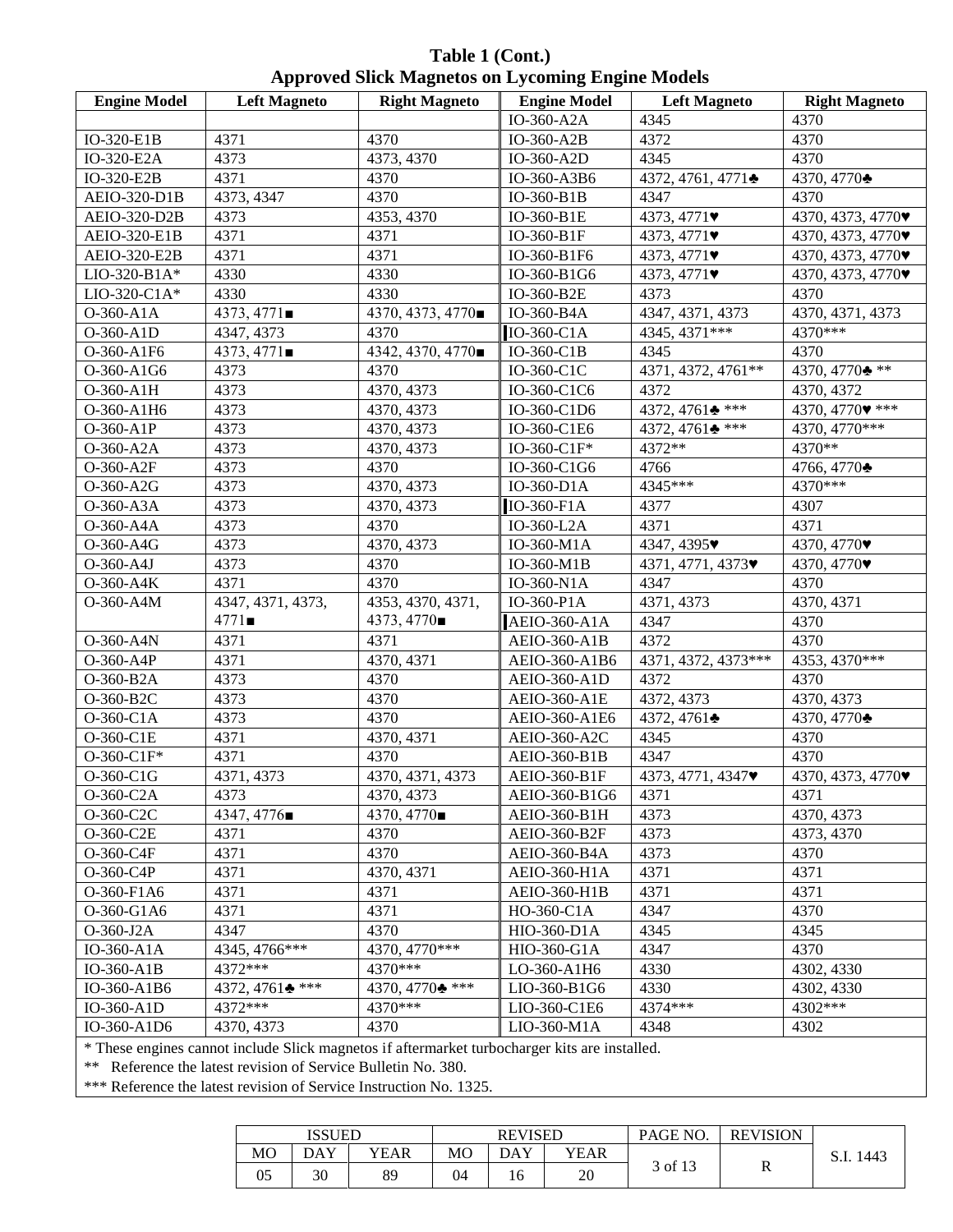**Table 1 (Cont.) Approved Slick Magnetos on Lycoming Engine Models**

| <b>Engine Model</b> | <b>Left Magneto</b>                                                                           | <b>Right Magneto</b> | <b>Engine Model</b> | <b>Left Magneto</b> | <b>Right Magneto</b> |
|---------------------|-----------------------------------------------------------------------------------------------|----------------------|---------------------|---------------------|----------------------|
| IO-390-A1A6         | 4345                                                                                          | 4370                 | IO-540-E1B5         | 6393                | 6350                 |
| IO-390-A1B6         | 4345                                                                                          | 4370                 | IO-540-G1D5         | 6351                | 6371                 |
| IO-390-A3A6         | 4345                                                                                          | 4370                 | IO-540-K1A5         | 6351, 6393          | 6350                 |
| IO-390-A3B6         | 4345                                                                                          | 4370                 | IO-540-K1B5         | 6351, 6393          | 6371                 |
| IO-390-C1A6         | 4345                                                                                          | 4370                 | IO-540-K1D5         | 6393                | 6350                 |
| IO-390-C1B6         | 4345                                                                                          | 4370                 | IO-540-K1E5*        | 6351, 6393          | 6351, 6393           |
| IO-390-C3A6         | 4345                                                                                          | 4370                 | IO-540-K1F5         | 6393                | 6350                 |
| IO-390-C3B6         | 4345                                                                                          | 4370                 | IO-540-K1G5         | 6351, 6393          | 6350                 |
| IO-390-D1A6         | 4345                                                                                          | 4370                 | IO-540-K1H5         | 6351, 6393          | 6350                 |
| IO-390-D1B6         | 4345                                                                                          | 4370                 | IO-540-K1J5         | 6393                | 6350                 |
| IO-390-D3A6         | 4345                                                                                          | 4370                 | IO-540-K1K5         | 6351, 6393          | 6350                 |
| IO-390-D3B6         | 4345                                                                                          | 4370                 | IO-540-L1C5         | 6351, 6393          | 6350,                |
| AEIO-390-A1A6       | 4345                                                                                          | 4370, 4353           | IO-540-M1A5         | 6351, 6393          | 6350                 |
| AEIO-390-A3A6       | 4345                                                                                          | 4370                 | IO-540-M1C5         | 6351, 6393          | 6350, 6351           |
| AEIO-390-A1B6       | 4345                                                                                          | 4370                 | IO-540-N1A5         | 6393                | 6350                 |
| AEIO-390-A3B6       | 4345                                                                                          | 4370                 | IO-540-R1A5*        | 6393                | 6350                 |
| HIO-390-A1A         | 4345                                                                                          | 4370                 | IO-540-T4B5         | 6351                | 6350                 |
| O-540-A1A5          | 6355                                                                                          | 6350                 | IO-540-V4A5         | 6351                | 6350                 |
| O-540-A1B5          | 6355, 6351                                                                                    | 6355                 | IO-540-W1A5         | 6351                | 6350                 |
| O-540-A1C5          | 6355                                                                                          | 6355                 | IO-540-AA1A5        | 6393                | 6350                 |
| O-540-A1D5          | 6393                                                                                          | 6350                 | IO-540-AA1B5        | 6361                | 6360                 |
| O-540-A4A5          | 6351                                                                                          | 6350                 | IO-540-AB1A5        | 6351                | 6351                 |
| O-540-A4B5          | 6351                                                                                          | 6351                 | IO-540-AC1A5        | 6351, 6393          | 6350, 6351           |
| O-540-A4D5          | 6393                                                                                          | 6350                 | IO-540-AF1A5        | 6351                | 6350                 |
| O-540-A4E5          | 6351                                                                                          | 6351                 | AEIO-540-D4A5       | 6393                | 6350                 |
| O-540-B1A5          | 6393                                                                                          | 6350                 | AEIO-540-D4B5       | 6351, 6393          | 6350, 6371           |
| O-540-B2B5          | 6355, 6393                                                                                    | 6350                 | AEIO-540-D4D5       | 6393                | 6350, 6393           |
| O-540-B2C5          | 6351, 6393                                                                                    | 6350                 | AEIO-540-L1B5       | 6351, 6393          | 6350                 |
| O-540-B4B5          | 6355                                                                                          | 6350                 | AEIO-540-L1D5       | 6351                | 6350                 |
| O-540-E4A5          | 6393                                                                                          | 6350                 | TIO-540-A2B         | 6363                | 6360                 |
| O-540-E4B5          | 6355, 6393                                                                                    | 6350                 | TIO-540-A2C         | 6363                | 6360                 |
| O-540-E4C5          | 6351, 6393                                                                                    | 6371                 | TIO-540-J2B         | 6363                | 6360                 |
| O-540-F1A5          | 6390                                                                                          | 6351                 | TIO-540-U2A         | 6365                | 6360                 |
| O-540-G1A5          | 6351, 6393                                                                                    | 6350                 | TIO-540-W2A         | 6361, 6393          | 6360, 6361           |
| O-540-G2A5          | 6351, 6393                                                                                    | 6350                 | <b>TIO-540-AE2A</b> | 6363                | 6360                 |
| O-540-H2A5          | 6351                                                                                          | 6351                 | TIO-540-AF1A        | 6361                | 6360                 |
| O-540-J3A5          | 6351                                                                                          | 6350                 | TIO-540-AF1B        | 6361                | 6360                 |
| IO-540-A1B5         | 6351                                                                                          | 6351                 | TIO-540-AG1A        | 6361                | 6360                 |
| IO-540-AG1A5        | 6363                                                                                          | 6360                 | TIO-540-AH1A        | 6361                | 6360                 |
| IO-540-C4B5         | 6393                                                                                          | 6350                 | TIO-540-AJ1A        | 6361, 6393          | 6360, 6361           |
| IO-540-C4D5         | 6351                                                                                          | 6350, 6351           | TIO-540-AK1A        | 6361                | 6361                 |
| IO-540-D4A5         | 6393                                                                                          | 6350                 | LTIO-540-J2B        | 6394                | 6340                 |
| IO-540-D4B5         | 6351                                                                                          | 6350, 6351           | IO-580-B1A          | 6393                | 6350                 |
| IO-540-E1A5         | 6393                                                                                          | 6350                 | AEIO-580-B1A        | 6393                | 6350                 |
|                     | * These engines cannot include Slick magnetos if aftermarket turbocharger kits are installed. |                      |                     |                     |                      |

|                | ISSUED |      | <b>REVISED</b> |     |      | PAGE NO. | <b>REVISION</b> |              |
|----------------|--------|------|----------------|-----|------|----------|-----------------|--------------|
| M <sub>O</sub> | DAY    | YEAR | MO             | DAY | YEAR |          |                 | 1443<br>S.I. |
| 05             | 30     | 89   | 04             | 16  | 20   | 4 of 13  | R               |              |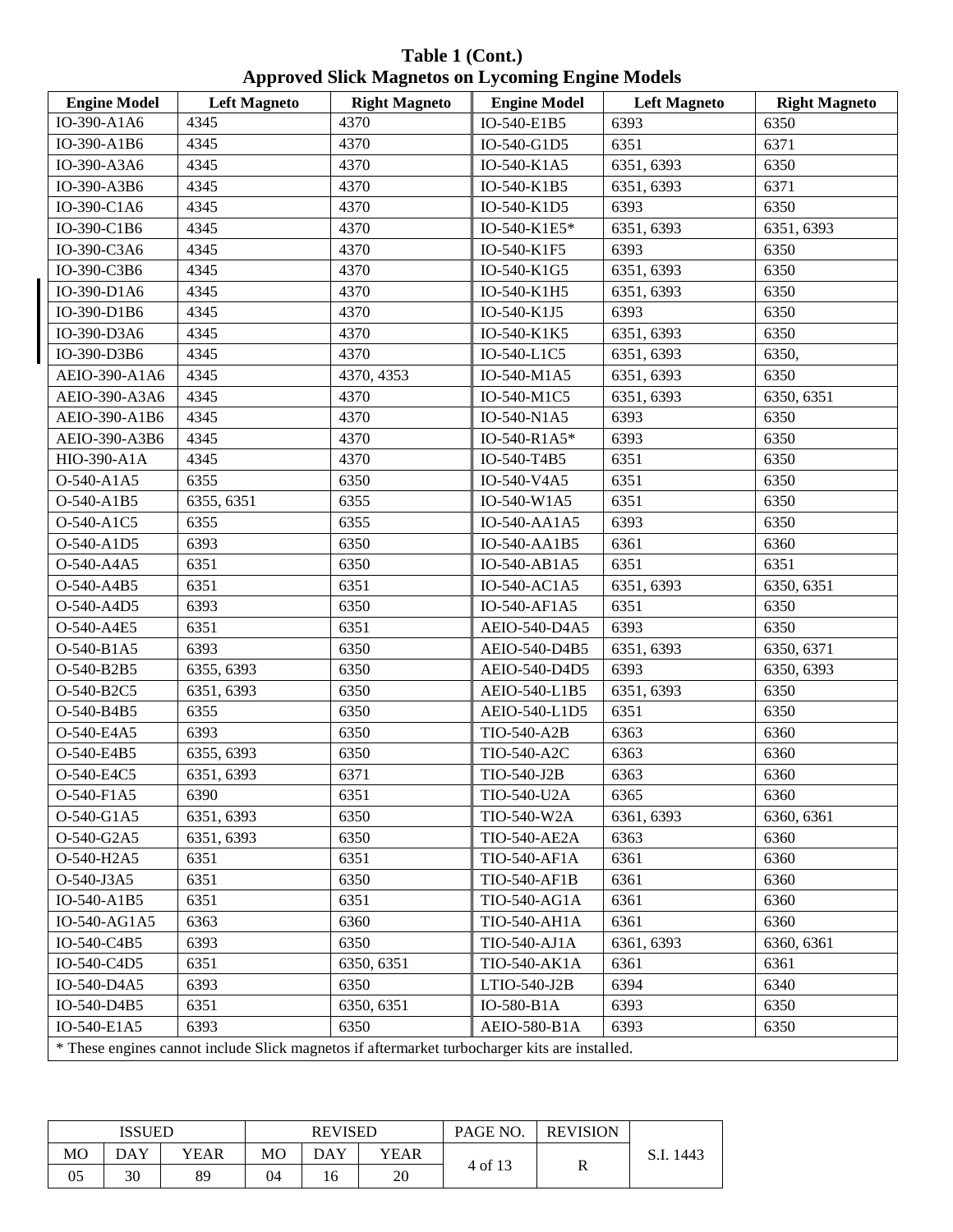**NOTICE:** The Lasar Magnetos identified below are used in engines manufactured, rebuilt, overhauled, or repaired by Lycoming. The use of any other Lasar Magneto must be approved by the STC holder.

> ♦Lasar Magnetos on O-320 series engines use the following controller and harness: 12V Base Model uses P/N 66SLC-1001-01 controller and P/N 67Y22441-43 harness. 24V Base Model uses P/N 66SLC-1002-01 controller and P/N 67Y22441-43 harness. 12V with CHT uses P/N 66SLC-1011-01 controller and P/N 67Y22441-43 harness. 24V with CHT uses P/N 66SLC-1012-01 controller and P/N 67Y22441-43 harness.

- ■Lasar Magnetos on O-360 series engines use the following controller and harness: 12V Base Model uses P/N 66SLC-1001-04 controller and P/N 67Y22441-43 harness. 24V Base Model uses P/N 66SLC-1002-04 controller and P/N 67Y22441-43 harness. 12V with CHT uses P/N 66SLC-1011-04 controller and P/N 67Y22441-43 harness. 24V with CHT uses P/N 66SLC-1012-04 controller and P/N 67Y22441-43 harness.
- ♣Lasar Magnetos on IO-360 series engines at 20° use the following controller and harness: 12V Base Model uses P/N 66SLC-1001-02 controller and P/N 67Y22441-43 harness. 24V Base Model uses P/N 66SLC-1002-02 controller and P/N 67Y22441-43 harness. 12V with CHT uses P/N 66SLC-1011-02 controller and P/N 67Y22441-43 harness. 24V with CHT uses P/N 66SLC-1012-02 controller and P/N 67Y22441-43 harness.
- ♥Lasar Magnetos on IO-360 series engines at 25° use the following controller and harness: 12V Base Model uses P/N 66SLC-1001-03 controller and P/N 67Y22441-43 harness. 24V Base Model uses P/N 66SLC-1002-03 controller and P/N 67Y22441-43 harness. 12V with CHT uses P/N 66SLC-1011-03 controller and P/N 67Y22441-43 harness. 24V with CHT uses P/N 66SLC-1012-03 controller and P/N 67Y22441-43 harness.

| Cross-Keiclence of Lyconning I all trumbers and silek magneto model rumbers |                          |                        |                          |  |  |  |  |  |  |
|-----------------------------------------------------------------------------|--------------------------|------------------------|--------------------------|--|--|--|--|--|--|
| <b>Slick Model No.</b>                                                      | <b>Lycoming Part No.</b> | <b>Slick Model No.</b> | <b>Lycoming Part No.</b> |  |  |  |  |  |  |
| 4302                                                                        | 66GP-0RANN               | 4770                   | 66K22445                 |  |  |  |  |  |  |
| 4307                                                                        | 66GP-0SANP               | 4771                   | 66K22442                 |  |  |  |  |  |  |
| 4330                                                                        | 66GC25RFNN               | 4775                   | 66K22444                 |  |  |  |  |  |  |
| 4342                                                                        | 66GP-0SAEN               | 4776                   | 66K22443                 |  |  |  |  |  |  |
| 4344                                                                        | 66GP-0RAEN               | 6331                   | 66LC35RDNP               |  |  |  |  |  |  |
| 4345                                                                        | 66GR15SANN               | 6340                   | 66LP-0RCNP               |  |  |  |  |  |  |
| 4347                                                                        | 66GR25SANN               | 6350                   | 66LP-0SCNN               |  |  |  |  |  |  |
| 4348                                                                        | 66GR25RANN               | 6351                   | 66LC35SDNN               |  |  |  |  |  |  |
| 4353                                                                        | 66GP-0SAGN               | 6355                   | 66LC45SDNN               |  |  |  |  |  |  |
| 4354                                                                        | 66GC25SFGN               | 6360                   | 66LP-0SCNP               |  |  |  |  |  |  |
| 4370                                                                        | 66GP-0SANN               | 6361                   | 66LC35SDNP               |  |  |  |  |  |  |
| 4371                                                                        | 66GC20SFNN               | 6363                   | 66LR30SCNP               |  |  |  |  |  |  |
| 4372                                                                        | 66GC15SFNN               | 6365                   | 66LR25SCNP               |  |  |  |  |  |  |
| 4373                                                                        | 66GC25SFNN               | 6371                   | 66LP-0SCGN               |  |  |  |  |  |  |
| 4374                                                                        | 66GC15RFNN               | 6390                   | 66LP-0SCEN               |  |  |  |  |  |  |
| 4377                                                                        | 66GC25SFNP               | 6391                   | 66LR25RCNP               |  |  |  |  |  |  |
| 4381                                                                        | 66GC05SFNN               | 6392                   | 66LR37RCNN               |  |  |  |  |  |  |
| 4761                                                                        | 66K22535                 | 6393                   | 66LR37SCNN               |  |  |  |  |  |  |
| 4766                                                                        | 66K22536                 | 6394                   | 66LR30RCNP               |  |  |  |  |  |  |

**Table 2 Cross-Reference of Lycoming Part Numbers and Slick Magneto Model Numbers**

|    | <b>ISSUED</b> |      | <b>REVISED</b> |     |             | PAGE NO. | <b>REVISION</b> |              |
|----|---------------|------|----------------|-----|-------------|----------|-----------------|--------------|
| MO | DAY           | YEAR | <b>MO</b>      | DAY | <b>YEAR</b> |          |                 | 1443<br>5.1. |
| 05 | 30            | 89   | 04             | 16  | 20          | 5 of 13  | R               |              |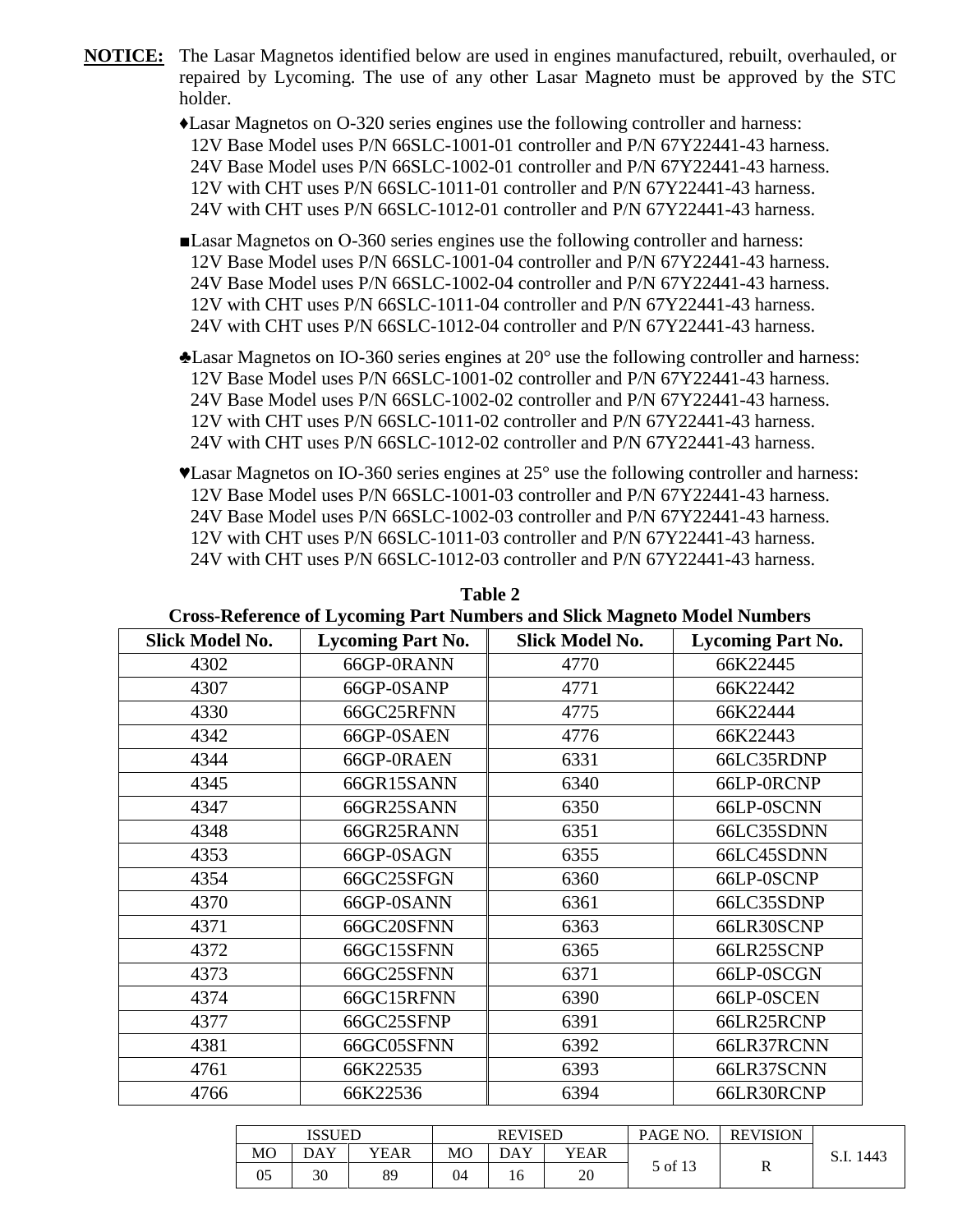| 4000 Series | 4100 Series |      | 4200 Series |      |
|-------------|-------------|------|-------------|------|
|             |             |      | 4202        | 4302 |
|             |             |      | 4230        | 4330 |
|             |             |      | 4242        | 4342 |
|             |             |      | 4244        | 4344 |
|             |             |      | 4245        | 4345 |
|             |             |      | 4247        | 4347 |
|             |             |      | 4248        | 4348 |
|             |             |      | 4253        | 4353 |
|             |             |      | 4254        | 4354 |
| 4050        | 4150        | 4250 | 4270        | 4370 |
| 4051        | 4151        | 4251 | 4271        | 4371 |
| 4091        | 4191        | 4251 | 4271        | 4371 |
| 4052        | 4152        | 4252 | 4272        | 4372 |
|             |             |      | 4273        | 4373 |
|             |             |      | 4274        | 4374 |
| 4081        | 4181        | 4281 | 4281        | 4381 |

**Table 3 Four-Cylinder Slick Model Numbers**

**Table 4 Six-Cylinder Slick Model Numbers**

| 6200 Series | <b>Current Model No.</b> | 6200 Series | <b>Current Model No.</b> |
|-------------|--------------------------|-------------|--------------------------|
| 6231        | 6331                     | 6263        | 6363                     |
| 6240        | 6340                     | 6265        | 6365                     |
| 6250        | 6350                     | 6271        | 6371                     |
| 6251        | 6351                     | 6290        | 6390                     |
| 6255        | 6355                     | 6291        | 6391                     |
| 6260        | 6360                     | 6292        | 6392                     |
| 6261        | 6361                     | 6293        | 6393                     |

| Table 5<br><b>Approved Fixed Timing Lycoming EIS on Lycoming Engine Models</b> |                   |             |                    |             |                    |  |  |  |
|--------------------------------------------------------------------------------|-------------------|-------------|--------------------|-------------|--------------------|--|--|--|
|                                                                                | <b>Ignition</b>   |             | <b>Left EIS</b>    |             | <b>Right EIS</b>   |  |  |  |
| <b>ENGINE MODEL</b>                                                            | <b>Timing BTC</b> | *Drive Type | <b>Part Number</b> | *Drive Type | <b>Part Number</b> |  |  |  |
| $O-235-C1$                                                                     | $25^{\circ}$      | IC.         | 66K4F3SN-02        | P/R         | 66K4A3SN-02        |  |  |  |
| $O-235-C1B$                                                                    | $25^{\circ}$      | P/R         | 66K4A3SN-02        | P/R         | 66K4A3SN-02        |  |  |  |
| $O-235-C2A$                                                                    | $25^{\circ}$      | IC.         | 66K4F3SN-02        | P/R         | 66K4A3SN-02        |  |  |  |
| $O-235-C2C$                                                                    | $25^{\circ}$      | IC          | 66K4F3SN-02        | P/R         | 66K4A3SN-02        |  |  |  |
| $O-235-E2A$                                                                    | $25^{\circ}$      | IC          | 66K4F3SN-02        | P/R         | 66K4A3SN-02        |  |  |  |
| $O-235-F2A$                                                                    | $25^{\circ}$      | IC          | 66K4F3SN-02        | P/R         | 66K4A3SN-02        |  |  |  |
|                                                                                |                   |             |                    | IC          | 66K4F3SN-02        |  |  |  |
| $O-235-F2B$                                                                    | $25^{\circ}$      | IC          | 66K4F3SN-02        | P/R         | 66K4A3SN-02        |  |  |  |
| $O-235-G1$                                                                     | $25^{\circ}$      | IC.         | 66K4F3SN-02        | P/R         | 66K4A3SN-02        |  |  |  |
| $O-235-G2A$                                                                    | $25^{\circ}$      | IC          | 66K4F3SN-02        | P/R         | 66K4A3SN-02        |  |  |  |
| $O-235-H2C$                                                                    | $25^{\circ}$      | IC.         | 66K4F3SN-02        | P/R         | 66K4A3SN-02        |  |  |  |
| O-235-J2A                                                                      | $25^{\circ}$      | IC          | 66K4F3SN-02        | P/R         | 66K4A3SN-02        |  |  |  |

|                | ISSUED |      |    | <b>REVISED</b> |      | PAGE NO. | <b>REVISION</b> |               |
|----------------|--------|------|----|----------------|------|----------|-----------------|---------------|
| M <sub>O</sub> | DAY    | YEAR | MО | DAY            | YEAR | D        |                 | 1443<br>.J.I. |
| 05             | 30     | 89   | 04 |                | 20   | 6 of 13  | ĸ               |               |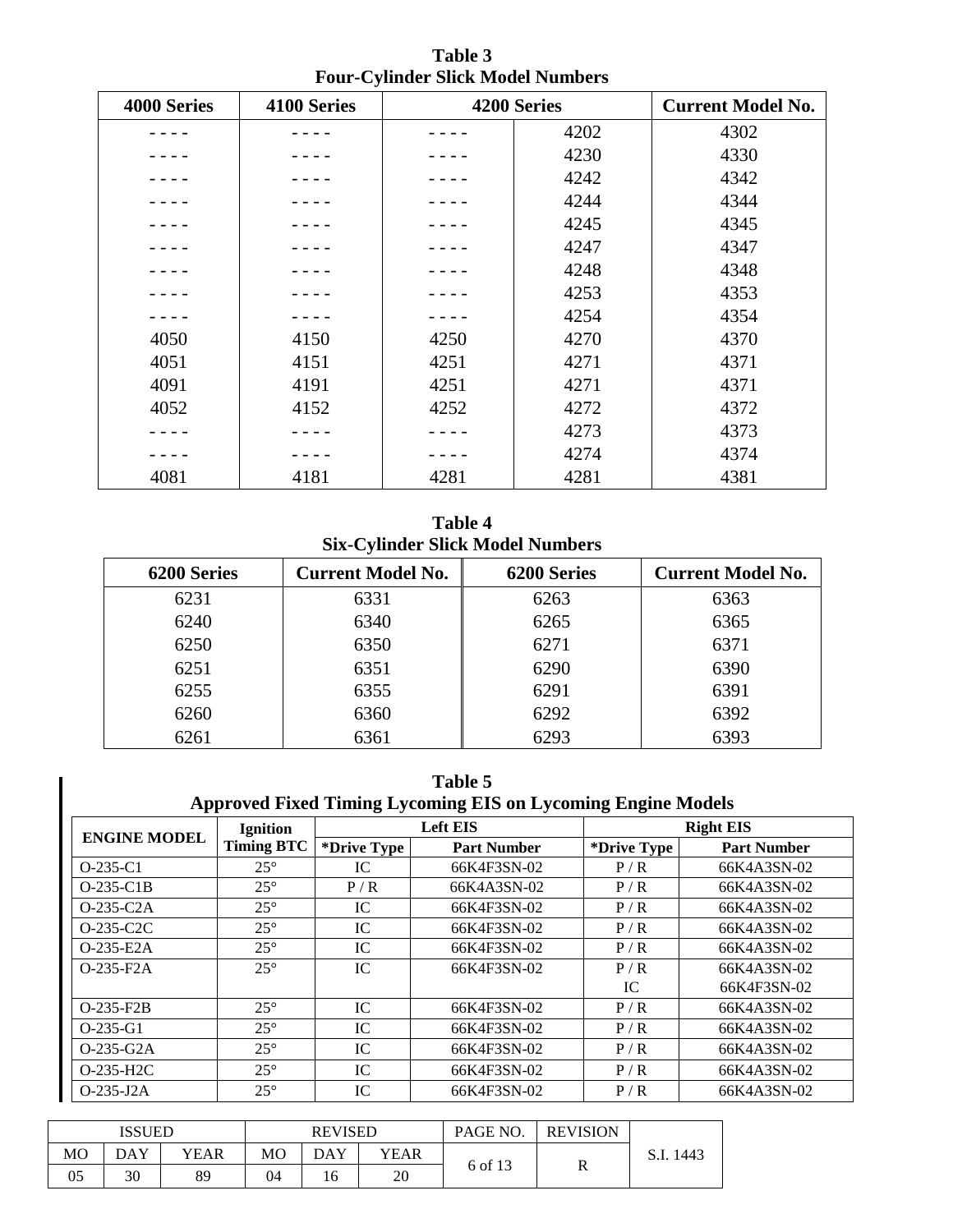| Table 5 (Cont.)                                                     |
|---------------------------------------------------------------------|
| <b>Approved Fixed Timing Lycoming EIS on Lycoming Engine Models</b> |

|                     | <b>Ignition</b>   |                 | <b>Left EIS</b>    |                  | <b>Right EIS</b>   |
|---------------------|-------------------|-----------------|--------------------|------------------|--------------------|
| <b>ENGINE MODEL</b> | <b>Timing BTC</b> | *Drive Type     | <b>Part Number</b> | *Drive Type      | <b>Part Number</b> |
| O-235-K2B           | $20^{\circ}$      | IC              | 66K4F3SN-01        | P/R              | 66K4A3SN-01        |
| O-235-K2C           | $20^\circ$        | IC              | 66K4F3SN-01        | P/R              | 66K4A3SN-01        |
|                     |                   |                 |                    | IC               | 66K4F3SN-01        |
| O-235-L2A           | $20^{\circ}$      | IC              | 66K4F3SN-01        | $\overline{P/R}$ | 66K4A3SN-01        |
| O-235-L2C           | $20^\circ$        | $\overline{IC}$ | 66K4F3SN-01        | P/R              | 66K4A3SN-01        |
|                     |                   |                 |                    | IC               | 66K4F3SN-01        |
| O-235-N2A           | $20^{\circ}$      | IC              | 66K4F3SN-01        | $\overline{P/R}$ | 66K4A3SN-01        |
| O-235-N2C           | $20^{\circ}$      | IC              | 66K4F3SN-01        | P/R              | 66K4A3SN-01        |
|                     |                   |                 |                    | IC               | 66K4F3SN-01        |
| $O-290-D$           | $25^{\circ}$      | IC              | 66K4F3SN-02        | P/R              | 66K4A3SN-02        |
| O-290-D2B           | $25^{\circ}$      | IC              | 66K4F3SN-02        | P/R              | 66K4A3SN-02        |
| O-290-D2C           | $25^{\circ}$      | P/R             | 66K4A3SN-02        | P/R              | 66K4A3SN-02        |
| O-320-A2A           | $25^\circ$        | IC              | 66K4F3SN-02        | P/R              | 66K4A3SN-02        |
| O-320-A2B           | $25^\circ$        | IC              | 66K4F3SN-02        | P/R              | 66K4A3SN-02        |
| O-320-A2C           | $25^{\circ}$      | P/R             | 66K4A3SN-02        | P/R              | 66K4A3SN-02        |
| O-320-A2D           | $25^{\circ}$      | IC              | 66K4F3SN-02        | P/R              | 66K4A3SN-02        |
| O-320-A3A           | $25^\circ$        | IC              | 66K4F3SN-02        | P/R              | 66K4A3SN-02        |
| O-320-A3B           | $25^\circ$        | IC              | 66K4F3SN-02        | P/R              | 66K4A3SN-02        |
| O-320-B1A           | $25^{\circ}$      | IC              | 66K4F3SN-02        | P/R              | 66K4A3SN-02        |
| O-320-B2A           | $25^{\circ}$      | $\rm{IC}$       | 66K4F3SN-02        | P/R              | 66K4A3SN-02        |
| O-320-B2B           | $25^\circ$        | IC              | 66K4F3SN-02        | P/R              | 66K4A3SN-02        |
|                     |                   |                 |                    | IC               | 66K4F3SN-02        |
| O-320-B2C           | $25^\circ$        | P/R             | 66K4A3SN-02        | P/R              | 66K4A3SN-02        |
| O-320-B2D           | $25^\circ$        | IC              | 66K4F3SN-02        | P/R              | 66K4A3SN-02        |
| O-320-B2E           | $25^{\circ}$      | IC              | 66K4F3SN-02        | P/R              | 66K4A3SN-02        |
| O-320-B3B           | $25^\circ$        | IC              | 66K4F3SN-02        | P/R              | 66K4A3SN-02        |
| O-320-D1A           | $25^{\circ}$      | IC              | 66K4F3SN-02        | P/R              | 66K4A3SN-02        |
| O-320-D1D           | $25^{\circ}$      | IC              | 66K4F3SN-02        | P/R              | 66K4A3SN-02        |
| O-320-D1F           | $25^{\circ}$      | IC              | 66K4F3SN-02        | P/R              | 66K4A3SN-02        |
| O-320-D2A           | $25^{\circ}$      | IC              | 66K4F3SN-02        | P/R              | 66K4A3SN-02        |
| O-320-D2B           | $25^\circ$        | P/R             | 66K4A3SN-02        | P/R              | 66K4A3SN-02        |
| O-320-D2G           | $25^{\circ}$      | ${\rm IC}$      | 66K4F3SN-02        | P/R              | 66K4A3SN-02        |
| O-320-D2J           | $25^\circ$        | IC              | 66K4F3SN-02        | IC               | 66K4F3SN-02        |
| O-320-D3G           | $25^\circ$        | $\overline{IC}$ | 66K4F3SN-02        | P/R              | 66K4A3SN-02        |
|                     |                   |                 |                    | IC               | 66K4F3SN-02        |
| O-320-E1A           | $25^{\circ}$      | IC              | 66K4F3SN-02        | P/R              | 66K4A3SN-02        |
| O-320-E1C           | $25^{\circ}$      | IC              | 66K4F3SN-02        | P/R              | 66K4A3SN-02        |
| O-320-E1F           | $25^{\circ}$      | IC              | 66K4F3SN-02        | P/R              | 66K4A3SN-02        |
| O-320-E2A           | $25^{\circ}$      | IC              | 66K4F3SN-02        | P/R              | 66K4A3SN-02        |
| O-320-E2C           | $25^\circ$        | IC              | 66K4F3SN-02        | P/R              | 66K4A3SN-02        |
| O-320-E2D           | $25^{\circ}$      | IC              | 66K4F3SN-02        | P/R              | 66K4A3SN-02        |
|                     |                   |                 |                    | IC               | 66K4F3SN-02        |
| O-320-E2F           | $25^{\circ}$      | IC              | 66K4F3SN-02        | P/R              | 66K4A3SN-02        |
| O-320-E2G           | $25^{\circ}$      | IC              | 66K4F3SN-02        | P/R              | 66K4A3SN-02        |
| O-320-E3D           | $25^{\circ}$      | IC              | 66K4F3SN-02        | P/R              | 66K4A3SN-02        |
| IO-320-B1A          | $25^{\circ}$      | IC              | 66K4F3SN-02        | IC               | 66K4F3SN-02        |
| IO-320-B1C          | $25^{\circ}$      | IC              | 66K4F3SN-02        | P/R              | 66K4A3SN-02        |
| IO-320-C1A          | $25^{\circ}$      | IC              | 66K4F3SN-02        | IC               | 66K4F3SN-02        |
| IO-320-D1A          | $25^{\circ}$      | IC              | 66K4F3SN-02        | P/R              | 66K4A3SN-02        |
| IO-320-D1B          | $25^{\circ}$      | IC              | 66K4F3SN-02        | P/R              | 66K4A3SN-02        |
| IO-320-E1A          | $25^{\circ}$      | IC              | 66K4F3SN-02        | P/R              | 66K4A3SN-02        |

| <b>ISSUED</b> |     |      |    | <b>REVISED</b> |      | PAGE NO.       | <b>REVISION</b> |  |
|---------------|-----|------|----|----------------|------|----------------|-----------------|--|
| MO            | DAY | YEAR | МO | <b>DAY</b>     | YEAR | $\overline{ }$ | 1443<br>.J.I.   |  |
| 05            | 30  | 89   | 04 | 16             | 20   | of $13$        | R               |  |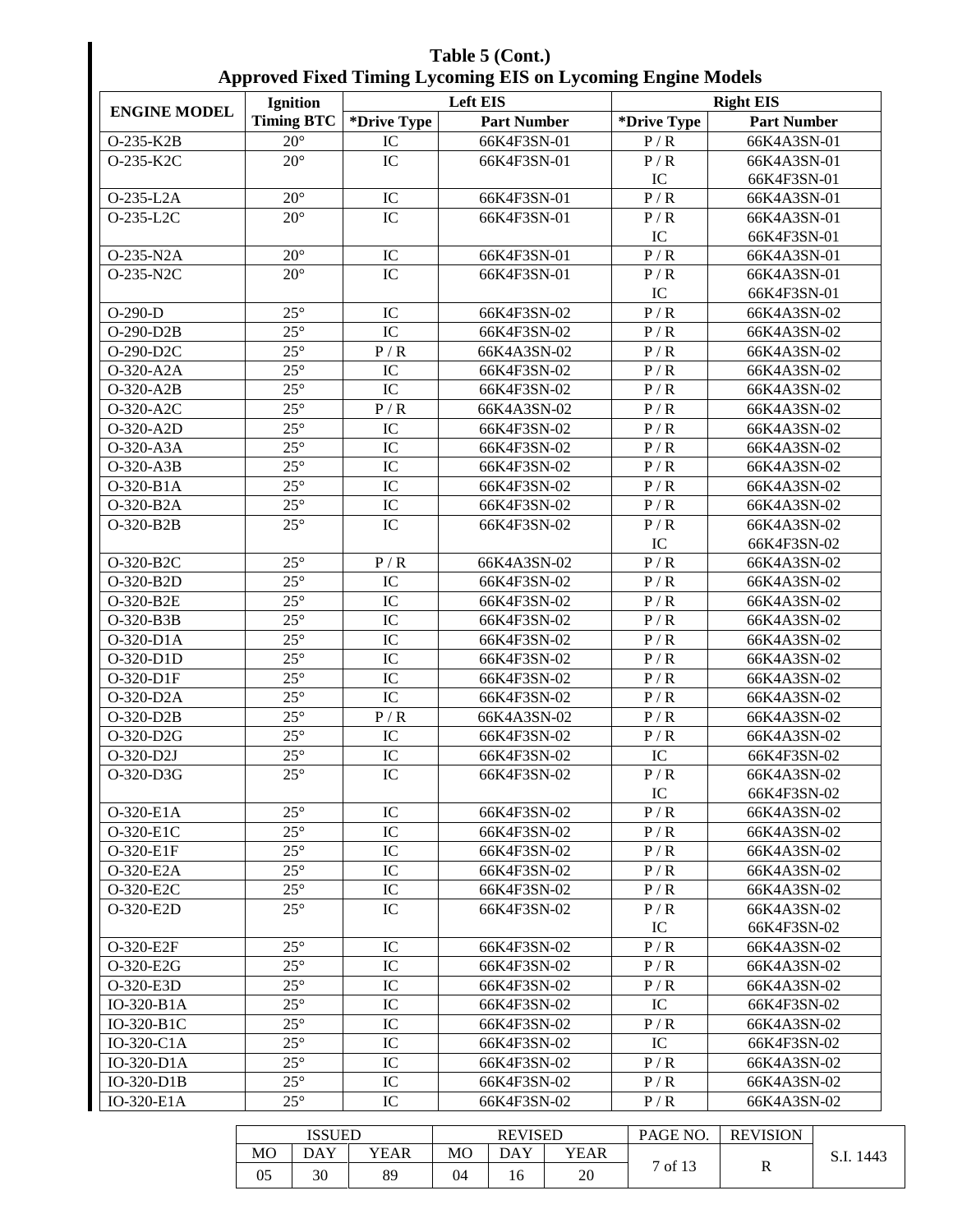|                | Table 5 (Cont.)<br><b>Approved Fixed Timing Lycoming EIS on Lycoming Engine Models</b> |             |                    |                             |                    |  |  |  |  |  |  |  |
|----------------|----------------------------------------------------------------------------------------|-------------|--------------------|-----------------------------|--------------------|--|--|--|--|--|--|--|
|                | <b>Ignition</b>                                                                        |             | <b>Left EIS</b>    |                             | <b>Right EIS</b>   |  |  |  |  |  |  |  |
| <b>E MODEL</b> | Timing BTC                                                                             | *Drive Type | <b>Part Number</b> | *Drive Type                 | <b>Part Number</b> |  |  |  |  |  |  |  |
| E1B            | $25^\circ$                                                                             | IС          | 66K4F3SN-02        | P/R                         | 66K4A3SN-02        |  |  |  |  |  |  |  |
| E2A            | $25^\circ$                                                                             | IC.         | 66K4F3SN-02        | P/R                         | 66K4A3SN-02        |  |  |  |  |  |  |  |
|                |                                                                                        |             |                    | IC                          | 66K4F3SN-02        |  |  |  |  |  |  |  |
| <b>DOD</b>     | $\cap F \cap$                                                                          | $T \cap$    | $CCTI$ $ATO$       | $\mathbf{D}$ / $\mathbf{D}$ | CCTA A A OCHA A C  |  |  |  |  |  |  |  |

| <b>ENGINE MODEL</b> | <b>Ignition</b>   |             | Left EIS           | <b>Right EIS</b>       |                    |  |  |
|---------------------|-------------------|-------------|--------------------|------------------------|--------------------|--|--|
|                     | <b>Timing BTC</b> | *Drive Type | <b>Part Number</b> | *Drive Type            | <b>Part Number</b> |  |  |
| IO-320-E1B          | $25^\circ$        | IC          | 66K4F3SN-02        | P/R                    | 66K4A3SN-02        |  |  |
| IO-320-E2A          | $25^\circ$        | IC          | 66K4F3SN-02        | P/R                    | 66K4A3SN-02        |  |  |
|                     |                   |             |                    | IC                     | 66K4F3SN-02        |  |  |
| IO-320-E2B          | $25^{\circ}$      | IC          | 66K4F3SN-02        | P/R                    | 66K4A3SN-02        |  |  |
| AIO-320-A1A         | $25^{\circ}$      | P/R         | 66K4A3SN-02        | P/R                    | 66K4A3SN-02        |  |  |
| AIO-320-A1B         | $25^{\circ}$      | IC          | 66K4F3SN-02        | P/R                    | 66K4A3SN-02        |  |  |
| AIO-320-A2A         | $25^\circ$        | P/R         | 66K4A3SN-02        | P/R                    | 66K4A3SN-02        |  |  |
| AIO-320-A2B         | $25^\circ$        | IC          | 66K4F3SN-02        | P/R                    | 66K4A3SN-02        |  |  |
| AIO-320-B1B         | $25^\circ$        | IC          | 66K4F3SN-02        | P/R                    | 66K4A3SN-02        |  |  |
| AIO-320-C1B         | $25^{\circ}$      | IC          | 66K4F3SN-02        | P/R                    | 66K4A3SN-02        |  |  |
| LIO-320-B1A         | $25^{\circ}$      | IC          | 66K4F3SN-02        | IC                     | 66K4F3SN-02        |  |  |
| LIO-320-C1A         | $25^\circ$        | IC          | 66K4F3SN-02        | IC                     | 66K4F3SN-02        |  |  |
| AEIO-320-D1B        | $25^\circ$        | P/R         | 66K4A3SN-02        | P/R                    | 66K4A3SN-02        |  |  |
|                     |                   | IC          | 66K4F3SN-02        |                        |                    |  |  |
| <b>AEIO-320-D2B</b> | $25^\circ$        | IC          | 66K4F3SN-02        | P/R                    | 66K4A3SN-02        |  |  |
| <b>AEIO-320-E1B</b> | $25^\circ$        | IC          | 66K4F3SN-02        | $\overline{\text{IC}}$ | 66K4F3SN-02        |  |  |
| AEIO-320-E2B        | $25^{\circ}$      | IC          | 66K4F3SN-02        | IC                     | 66K4F3SN-02        |  |  |
| $O-360- A1A$        | $25^\circ$        | IC          | 66K4F3SN-02        | P/R                    | 66K4A3SN-02        |  |  |
|                     |                   |             |                    | IC                     | 66K4F3SN-02        |  |  |
| O-360-A1D           | $25^\circ$        | P/R         | 66K4A3SN-02        | P/R                    | 66K4A3SN-02        |  |  |
|                     |                   | IC          | 66K4F3SN-02        |                        |                    |  |  |
| O-360-A1F6          | $25^{\circ}$      | IC          | 66K4F3SN-02        | P/R                    | 66K4A3SN-02        |  |  |
|                     |                   |             |                    | IC                     | 66K4F3SN-02        |  |  |
| O-360-A1G6          | $25^\circ$        | IC          | 66K4F3SN-02        | P/R                    | 66K4A3SN-02        |  |  |
| O-360-A1H           | $25^{\circ}$      | IC          | 66K4F3SN-02        | P/R                    | 66K4A3SN-02        |  |  |
|                     |                   |             |                    | IC                     | 66K4F3SN-02        |  |  |
| O-360-A1H6          | $25^{\circ}$      | IC          | 66K4F3SN-02        | P/R                    | 66K4A3SN-02        |  |  |
|                     |                   |             |                    | IC                     | 66K4F3SN-02        |  |  |
| O-360-A1P           | $25^{\circ}$      | IC          | 66K4F3SN-02        | P/R                    | 66K4A3SN-02        |  |  |
|                     |                   |             |                    | IC                     | 66K4F3SN-02        |  |  |
| O-360-A2A           | $25^{\circ}$      | IC          | 66K4F3SN-02        | P/R                    | 66K4A3SN-02        |  |  |
|                     |                   |             |                    | IC                     | 66K4F3SN-02        |  |  |
| O-360-A2F           | $25^\circ$        | IC          | 66K4F3SN-02        | P/R                    | 66K4A3SN-02        |  |  |
| O-360-A2G           | $25^\circ$        | IC          | 66K4F3SN-02        | P/R                    | 66K4A3SN-02        |  |  |
|                     |                   |             |                    | $\cal IC$              | 66K4F3SN-02        |  |  |
| O-360-A3A           | $25^\circ$        | IC          | 66K4F3SN-02        | P/R                    | 66K4A3SN-02        |  |  |
|                     |                   |             |                    | IC                     | 66K4F3SN-02        |  |  |
| O-360-A4A           | $25^\circ$        | IC          | 66K4F3SN-02        | P/R                    | 66K4A3SN-02        |  |  |
| O-360-A4G           | $25^\circ$        | IC          | 66K4F3SN-02        | P/R                    | 66K4A3SN-02        |  |  |
|                     |                   |             |                    | IC                     | 66K4F3SN-02        |  |  |
| O-360-A4J           | $25^{\circ}$      | IC          | 66K4F3SN-02        | P/R                    | 66K4A3SN-02        |  |  |
| O-360-A4K           | $25^\circ$        | IC          | 66K4F3SN-02        | P/R                    | 66K4A3SN-02        |  |  |
| O-360-A4M           | $25^{\circ}$      | P/R         | 66K4A3SN-02        | P/R                    | 66K4A3SN-02        |  |  |
|                     |                   | IC          | 66K4F3SN-02        | IC                     | 66K4F3SN-02        |  |  |
| O-360-A4N           | $25^\circ$        | IC          | 66K4F3SN-02        | IC                     | 66K4F3SN-02        |  |  |
| $O-360-AAP$         | $25^{\circ}$      | IC          | 66K4F3SN-02        | P/R                    | 66K4A3SN-02        |  |  |
|                     |                   |             |                    | IC                     | 66K4F3SN-02        |  |  |
| O-360-B2A           | $25^{\circ}$      | IC          | 66K4F3SN-02        | P/R                    | 66K4A3SN-02        |  |  |
| O-360-B2C           | $25^{\circ}$      | IC          | 66K4F3SN-02        | P/R                    | 66K4A3SN-02        |  |  |
|                     | $25^\circ$        | IC          | 66K4F3SN-02        | P/R                    | 66K4A3SN-02        |  |  |

|    | ISSUED<br><b>REVISED</b> |      |    |     | PAGE NO. | <b>REVISION</b> |                 |  |
|----|--------------------------|------|----|-----|----------|-----------------|-----------------|--|
| МO | DAY                      | YEAR | MO | DAY | YEAR     |                 | 1443<br>. .۱. د |  |
| 05 | 30                       | 89   | 04 | 16  | 20       | 8 of 13         | R               |  |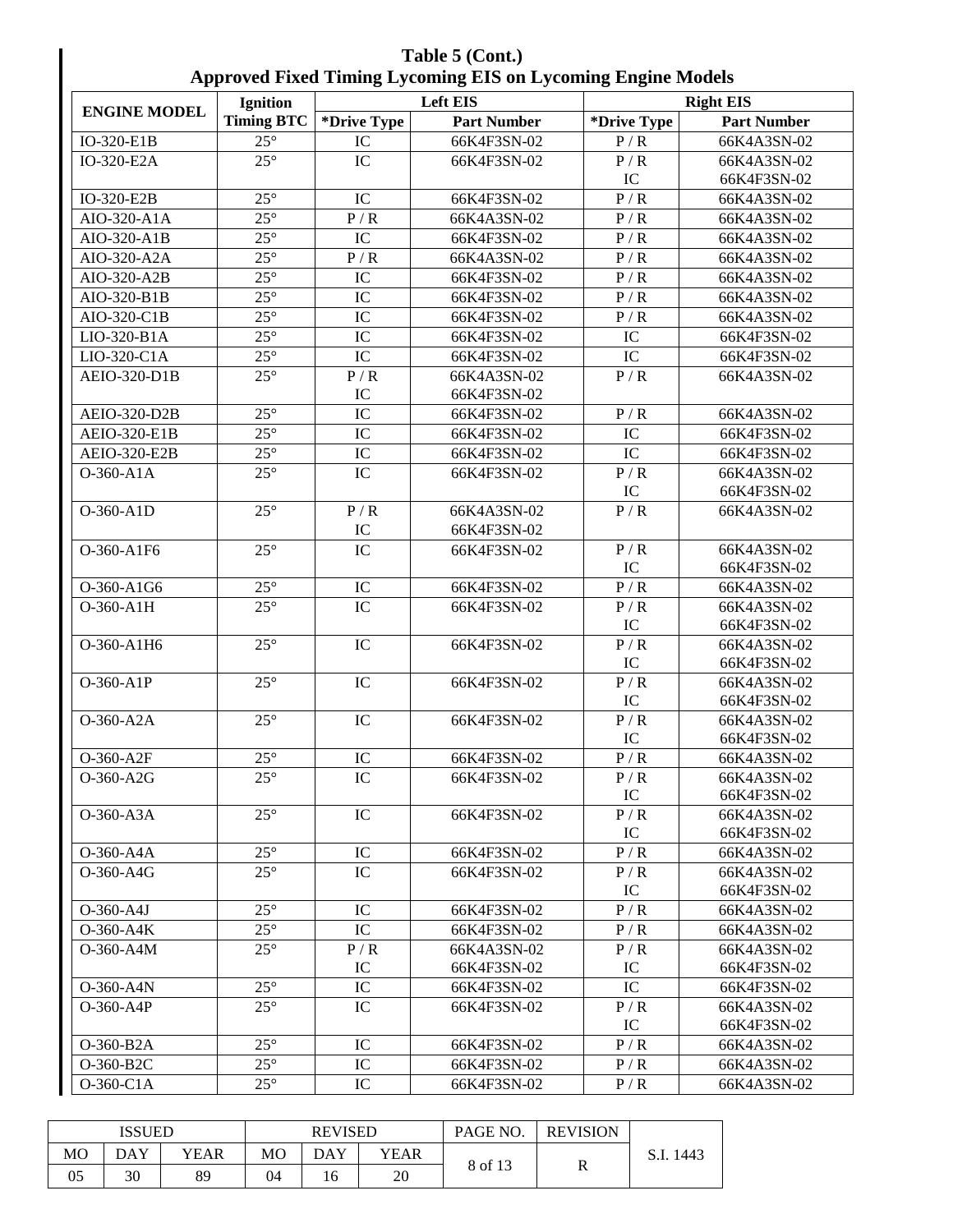| Table 5 (Cont.)                                                     |
|---------------------------------------------------------------------|
| <b>Approved Fixed Timing Lycoming EIS on Lycoming Engine Models</b> |

| x x                 | <b>Ignition</b> |                   | 0                           | <b>Left EIS</b> | $\overline{\phantom{a}}$   |             | o<br>o                 | <b>Right EIS</b>   |                            |  |
|---------------------|-----------------|-------------------|-----------------------------|-----------------|----------------------------|-------------|------------------------|--------------------|----------------------------|--|
| <b>ENGINE MODEL</b> |                 | <b>Timing BTC</b> | *Drive Type                 |                 | <b>Part Number</b>         |             | *Drive Type            | <b>Part Number</b> |                            |  |
| O-360-C1E           |                 | $25^\circ$        | IC                          |                 | 66K4F3SN-02                |             | P/R                    | 66K4A3SN-02        |                            |  |
|                     |                 |                   |                             |                 |                            |             | ${\rm IC}$             | 66K4F3SN-02        |                            |  |
| O-360-C1F           |                 | $25^{\circ}$      | ${\rm IC}$                  |                 | 66K4F3SN-02                |             | $\overline{P/R}$       | 66K4A3SN-02        |                            |  |
| O-360-C1G           |                 | $25^\circ$        | $\overline{\text{IC}}$      |                 | 66K4F3SN-02                |             | P/R                    | 66K4A3SN-02        |                            |  |
|                     |                 |                   |                             |                 |                            |             | IC                     | 66K4F3SN-02        |                            |  |
| O-360-C2A           |                 | $25^\circ$        | IC                          |                 | 66K4F3SN-02                |             | P/R                    | 66K4A3SN-02        |                            |  |
|                     |                 |                   |                             |                 |                            |             | IC                     | 66K4F3SN-02        |                            |  |
| O-360-C2C           |                 | $25^{\circ}$      | P/R                         |                 | 66K4A3SN-02                |             | P/R                    | 66K4A3SN-02        |                            |  |
| O-360-C2E           |                 | $25^\circ$        | $\overline{IC}$             |                 | 66K4F3SN-02                |             | P/R                    | 66K4A3SN-02        |                            |  |
| O-360-C4F           |                 | $25^\circ$        | $\overline{IC}$             |                 | 66K4F3SN-02                |             | P/R                    | 66K4A3SN-02        |                            |  |
| O-360-C4P           |                 | $25^{\circ}$      | IC                          |                 | 66K4F3SN-02                |             | P/R                    | 66K4A3SN-02        |                            |  |
|                     |                 |                   |                             |                 |                            |             | IC                     | 66K4F3SN-02        |                            |  |
| O-360-F1A6          |                 | $25^\circ$        | IC                          |                 | 66K4F3SN-02                |             | $\overline{IC}$        | 66K4F3SN-02        |                            |  |
| O-360-G1A6          |                 | $25^\circ$        | $\overline{IC}$             |                 | 66K4F3SN-02                |             | $\overline{\text{IC}}$ | 66K4F3SN-02        |                            |  |
| O-360-J2A           |                 | $25^\circ$        | P/R                         |                 | 66K4A3SN-02                |             | P/R                    | 66K4A3SN-02        |                            |  |
| HO-360-C1A          |                 | $25^\circ$        | P/R                         |                 | 66K4A3SN-02                |             | P/R                    | 66K4A3SN-02        |                            |  |
| IO-360-A1A          |                 | $20^\circ$        | P/R                         |                 | 66K4A3SN-01                |             | $\overline{P/R}$       | 66K4A3SN-01        |                            |  |
| IO-360-A1B          |                 | $20^{\circ}$      | ${\rm IC}$                  |                 | 66K4F3SN-01                |             | P/R                    | 66K4A3SN-01        |                            |  |
| IO-360-A1B6         |                 | $20^{\circ}$      | ${\rm IC}$                  |                 | 66K4F3SN-01                |             | P/R                    | 66K4A3SN-01        |                            |  |
| IO-360-A1D          |                 | $20^\circ$        | $\overline{IC}$             |                 | 66K4F3SN-01                |             | P/R                    | 66K4A3SN-01        |                            |  |
| IO-360-A1D6         |                 | $20^{\circ}$      | P/R                         |                 | 66K4A3SN-01                |             | P/R                    | 66K4A3SN-01        |                            |  |
|                     |                 |                   | IC                          |                 | 66K4F3SN-01                |             |                        |                    |                            |  |
| IO-360-A2A          |                 | $20^\circ$        | P/R                         |                 | 66K4A3SN-01                |             | P/R                    | 66K4A3SN-01        |                            |  |
| IO-360-A2B          |                 | $20^{\circ}$      | $\overline{IC}$             |                 | 66K4F3SN-01                |             | P/R                    | 66K4A3SN-01        |                            |  |
| IO-360-A2D          |                 | $20^{\circ}$      | P/R                         |                 | 66K4A3SN-01                |             | P/R                    | 66K4A3SN-01        |                            |  |
| IO-360-A3B6         |                 | $20^{\circ}$      | $\overline{\text{IC}}$      |                 | 66K4F3SN-01                |             | P/R                    | 66K4A3SN-01        |                            |  |
| IO-360-B1B          |                 | $25^\circ$        | $\mathbf{P}$ / $\mathbf{R}$ |                 | 66K4A3SN-02                |             | P/R                    | 66K4A3SN-02        |                            |  |
| IO-360-B1E          |                 | $25^\circ$        | IC                          |                 | 66K4F3SN-02                |             | P/R                    | 66K4A3SN-02        |                            |  |
|                     |                 |                   |                             |                 |                            |             | IC                     | 66K4F3SN-02        |                            |  |
| IO-360-B1F          |                 | $25^\circ$        | $\overline{IC}$             |                 | 66K4F3SN-02                |             | $\overline{P/R}$       | 66K4A3SN-02        |                            |  |
|                     |                 |                   |                             |                 |                            |             | IC                     | 66K4F3SN-02        |                            |  |
| IO-360-B1F6         |                 | $25^{\circ}$      | IC                          |                 | 66K4F3SN-02                |             | P/R                    | 66K4A3SN-02        |                            |  |
|                     |                 |                   |                             |                 |                            |             | IC                     | 66K4F3SN-02        |                            |  |
| IO-360-B1G6         |                 | $25^{\circ}$      | ${\rm IC}$                  |                 | 66K4F3SN-02                |             | P/R                    | 66K4A3SN-02        |                            |  |
|                     |                 |                   |                             |                 |                            |             | IC                     | 66K4F3SN-02        |                            |  |
| IO-360-B2E          |                 | $25^{\circ}$      | IC                          |                 | 66K4F3SN-02                |             | P/R                    | 66K4A3SN-02        |                            |  |
| IO-360-B4A          |                 | $25^{\circ}$      | P/R                         |                 | 66K4A3SN-02                |             | P/R                    | 66K4A3SN-02        |                            |  |
|                     |                 |                   | IC                          |                 | 66K4F3SN-02                |             | IC                     | 66K4F3SN-02        |                            |  |
| $IO-360-ClA$        |                 | $20^{\circ}$      | P/R                         |                 | 66K4A3SN-01                |             | P/R                    | 66K4F3SN-01        |                            |  |
| $IO-360-C1B$        |                 | $20^{\circ}$      | P/R                         |                 | 66K4A3SN-01<br>66K4A3SN-01 |             | IC<br>P/R              | 66K4A3SN-01        |                            |  |
| IO-360-C1C          |                 | $20^{\circ}$      | IC                          |                 | 66K4F3SN-01                |             | P/R                    | 66K4A3SN-01        |                            |  |
| IO-360-C1C6         |                 | $20^{\circ}$      | IC                          |                 | 66K4F3SN-01                |             | P/R                    | 66K4A3SN-01        |                            |  |
|                     |                 |                   |                             |                 |                            |             | IC                     | 66K4F3SN-01        |                            |  |
| IO-360-C1D6         |                 | $20^{\circ}$      | IC                          |                 | 66K4F3SN-01                |             | P/R                    |                    |                            |  |
| IO-360-C1E6         |                 | $20^{\circ}$      | IC                          |                 | 66K4F3SN-01                |             | P/R                    |                    | 66K4A3SN-01                |  |
| IO-360-C1F          |                 | $20^{\circ}$      | IC                          |                 | 66K4F3SN-01                |             | P/R                    |                    | 66K4A3SN-01<br>66K4A3SN-01 |  |
| IO-360-C1G6         |                 | $20^{\circ}$      | P/R                         |                 | 66K4A3SN-05                |             | P/R                    | 66K4A3SN-05        |                            |  |
| $IO-360-D1A$        |                 | $20^{\circ}$      | P/R                         |                 | 66K4A3SN-01                |             | P/R                    | 66K4A3SN-01        |                            |  |
| $IO-360-F1A$        |                 | $25^{\circ}$      | P/R                         |                 | 66K4F3SN-02                |             | IC                     | 66K4A3SN-02        |                            |  |
| $IO-360-L2A$        |                 | $25^{\circ}$      | IC                          |                 | 66K4F3SN-02                |             | IC                     | 66K4F3SN-02        |                            |  |
|                     |                 |                   |                             |                 |                            |             |                        |                    |                            |  |
|                     |                 | <b>ISSUED</b>     |                             |                 | <b>REVISED</b>             |             | PAGE NO.               | <b>REVISION</b>    |                            |  |
|                     | <b>MO</b>       | <b>DAY</b>        | <b>YEAR</b>                 | MO              | <b>DAY</b>                 | <b>YEAR</b> | 9 of 13                | $\mathbf R$        | S.I. 1443                  |  |
|                     | 05              | 30                | 89                          | 04              | 16                         | 20          |                        |                    |                            |  |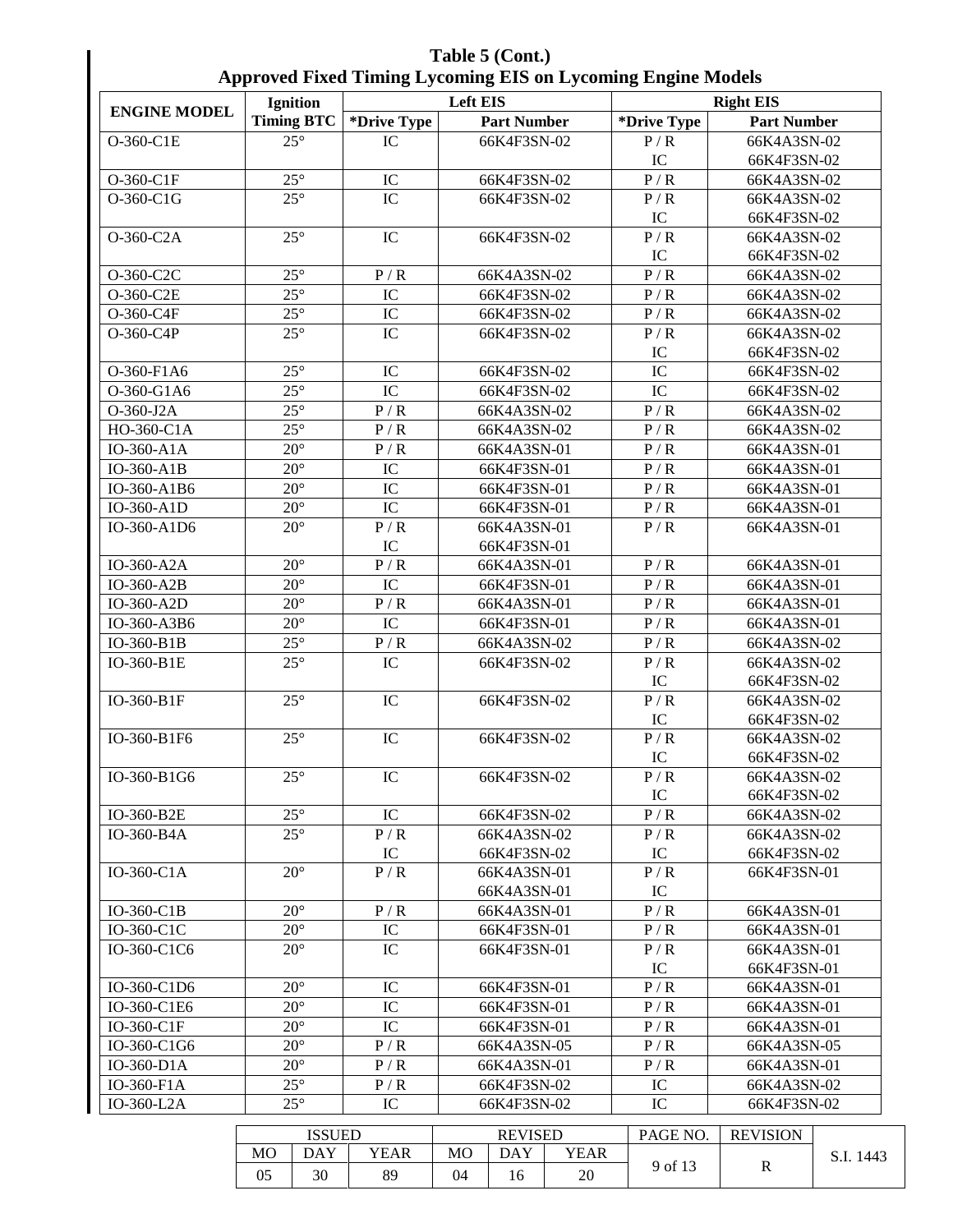| Table 5 (Cont.)                                                     |
|---------------------------------------------------------------------|
| <b>Approved Fixed Timing Lycoming EIS on Lycoming Engine Models</b> |

|                           | Ignition          |                | $-5 - 1$<br><b>Left EIS</b> |             | <b>Right EIS</b>   |
|---------------------------|-------------------|----------------|-----------------------------|-------------|--------------------|
| <b>ENGINE MODEL</b>       | <b>Timing BTC</b> | *Drive Type    | <b>Part Number</b>          | *Drive Type | <b>Part Number</b> |
| IO-360-M1A                | $25^{\circ}$      | P/R            | 66K4A3SN-02                 | P/R         | 66K4A3SN-02        |
| IO-360-M1B                | $25^\circ$        | IC             | 66K4F3SN-02                 | P/R         | 66K4A3SN-02        |
| IO-360-N1A                | $25^\circ$        | P/R            | 66K4A3SN-02                 | P/R         | 66K4A3SN-02        |
| IO-360-P1A                | $25^\circ$        | $\rm{IC}$      | 66K4F3SN-02                 | P/R         | 66K4A3SN-02        |
|                           |                   |                |                             | IC          | 66K4F3SN-02        |
| LO-360-A1H6               | $25^{\circ}$      | IC             | 66K4F3SN-02                 | P/R         | 66K4A3SN-02        |
|                           |                   |                |                             | IC          | 66K4F3SN-02        |
| AIO-360-A1A               | $25^{\circ}$      | P/R            | 66K4A3SN-02                 | P/R         | 66K4A3SN-02        |
| AIO-360-A1B               | $25^{\circ}$      | IC             | 66K4F3SN-02                 | P/R         | 66K4A3SN-02        |
| AIO-360-A2A               | $25^{\circ}$      | P/R            | 66K4A3SN-02                 | P/R         | 66K4A3SN-02        |
| AIO-360-A2B               | $25^{\circ}$      | IC             | 66K4F3SN-02                 | P/R         | 66K4A3SN-02        |
| AIO-360-B1B               | $25^{\circ}$      | IC             | 66K4F3SN-02                 | P/R         | 66K4A3SN-02        |
| HIO-360-D1A               | $20^{\circ}$      | P/R            | 66K4A3SN-01                 | P/R         | 66K4A3SN-01        |
| HIO-360-G1A               | $25^\circ$        | P/R            | 66K4A3SN-02                 | P/R         | 66K4A3SN-02        |
| LIO-360-B1G6              | $25^{\circ}$      | IC             | 66K4F3SN-02                 | P/R         | 66K4A3SN-02        |
|                           |                   |                |                             | IC          | 66K4F3SN-02        |
| LIO-360-C1E6              | $20^{\circ}$      | IC             | 66K4F3SN-01                 | P/R         | 66K4A3SN-01        |
| $\overline{L}$ IO-360-M1A | $25^\circ$        | P/R            | 66K4A3SN-02                 | P/R         | 66K4A3SN-02        |
| TIO-360-A1A               | $20^\circ$        | P/R            | 66K4A3SN-01                 | P/R         | 66K4A3SN-01        |
| TIO-360-A1B               | $20^\circ$        | P/R            | 66K4A3SN-01                 | P/R         | 66K4A3SN-01        |
| TIO-360-A3B6              | $20^\circ$        | P/R            | 66K4A3SN-01                 | P/R         | 66K4A3SN-01        |
| AEIO-360-A1A              | $20^\circ$        | P/R            | 66K4A3SN-01                 | P/R         | 66K4A3SN-01        |
| <b>AEIO-360-A1B</b>       | $20^\circ$        | $\rm{IC}$      | 66K4F3SN-01                 | P/R         | 66K4A3SN-01        |
| AEIO-360-A1B6             | $20^{\circ}$      | IC             | 66K4F3SN-01                 | P/R         | 66K4A3SN-01        |
| <b>AEIO-360-A1D</b>       | $20^\circ$        | IC             | 66K4F3SN-01                 | P/R         | 66K4A3SN-01        |
| AEIO-360-A1E              | $20^{\circ}$      | IC             | 66K4F3SN-01                 | P/R         | 66K4A3SN-01        |
|                           |                   |                |                             | IC          | 66K4F3SN-01        |
| AEIO-360-A1E6             | $20^{\circ}$      | IC             | 66K4F3SN-01                 | P/R         | 66K4A3SN-01        |
| AEIO-360-A2C              | $20^{\circ}$      | P/R            | 66K4A3SN-01                 | P/R         | 66K4A3SN-01        |
| AEIO-360-B1B              | $25^{\circ}$      | P/R            | 66K4A3SN-02                 | P/R         | 66K4A3SN-02        |
| AEIO-360-B1F              | $25^{\circ}$      | P/R            | 66K4A3SN-02                 | P/R         | 66K4A3SN-02        |
|                           |                   | IC             | 66K4F3SN-02                 | IC          | 66K4F3SN-02        |
| AEIO-360-B1G6             | $25^\circ$        | IC             | 66K4F3SN-02                 | IC          | 66K4F3SN-02        |
| AEIO-360-B1H              | $25^{\circ}$      | IC             | 66K4F3SN-02                 | P/R         | 66K4A3SN-02        |
|                           |                   |                |                             | IC          | 66K4F3SN-02        |
| AEIO-360-B2F              | $25^{\circ}$      | IC             | 66K4F3SN-02                 | P/R         | 66K4A3SN-02        |
|                           |                   |                |                             | IC          | 66K4F3SN-02        |
| AEIO-360-B4A              | $25^{\circ}$      | IC             | 66K4F3SN-02                 | P/R         | 66K4A3SN-02        |
| <b>AEIO-360-H1A</b>       | $25^\circ$        | IC             | 66K4F3SN-02                 | IC          | 66K4F3SN-02        |
| <b>AEIO-360-H1B</b>       | $25^\circ$        | IC             | 66K4F3SN-02                 | IC          | 66K4F3SN-02        |
| IO-390-A1A6               | $20^{\circ}$      | P/R            | 66K4A3SN-01                 | P/R         | 66K4A3SN-01        |
| IO-390-A1B6               | $20^{\circ}$      | P/R            | 66K4A3SN-01                 | P/R         | 66K4A3SN-01        |
| IO-390-A3A6               | $20^{\circ}$      | P/R            | 66K4A3SN-01                 | P/R         | 66K4A3SN-01        |
| IO-390-A3B6               | $20^{\circ}$      | P/R            | 66K4A3SN-01                 | P/R         | 66K4A3SN-01        |
| IO-390-C1A6               | $20^{\circ}$      | P/R            | 66K4A3SN-01                 | P/R         | 66K4A3SN-01        |
| IO-390-C1B6               | $20^{\circ}$      | P/R            | 66K4A3SN-01                 | P/R         | 66K4A3SN-01        |
| IO-390-C3A6               | $20^{\circ}$      | P/R            | 66K4A3SN-01                 | P/R         | 66K4A3SN-01        |
| IO-390-C3B6               | $20^{\circ}$      | P/R            | 66K4A3SN-01                 | P/R         | 66K4A3SN-01        |
| HIO-390-A1A               | $20^{\circ}$      | P/R            | 66K4A3SN-01                 | P/R         | 66K4A3SN-01        |
| AEIO-390-A1A6             | $20^{\circ}$      | P/R            | 66K4A3SN-01                 | P/R         | 66K4A3SN-01        |
| AEIO-390-A3A6             | $20^{\circ}$      | P/R            | 66K4A3SN-01                 | P/R         | 66K4A3SN-01        |
|                           |                   |                |                             |             |                    |
| <b>ISSUED</b>             |                   | <b>REVISED</b> | <b>PAGE NO. REVISION</b>    |             |                    |

| ISSUED |     |      |    | <b>REVISED</b> |      | PAGE NO. | <b>REVISION</b> |  |
|--------|-----|------|----|----------------|------|----------|-----------------|--|
| МO     | DAY | YEAR | MО | DAY            | YEAR |          | 1443<br>.J.I.   |  |
| 05     | 30  | 89   | 04 | <sup>0</sup>   | 20   | 10 of 13 | R               |  |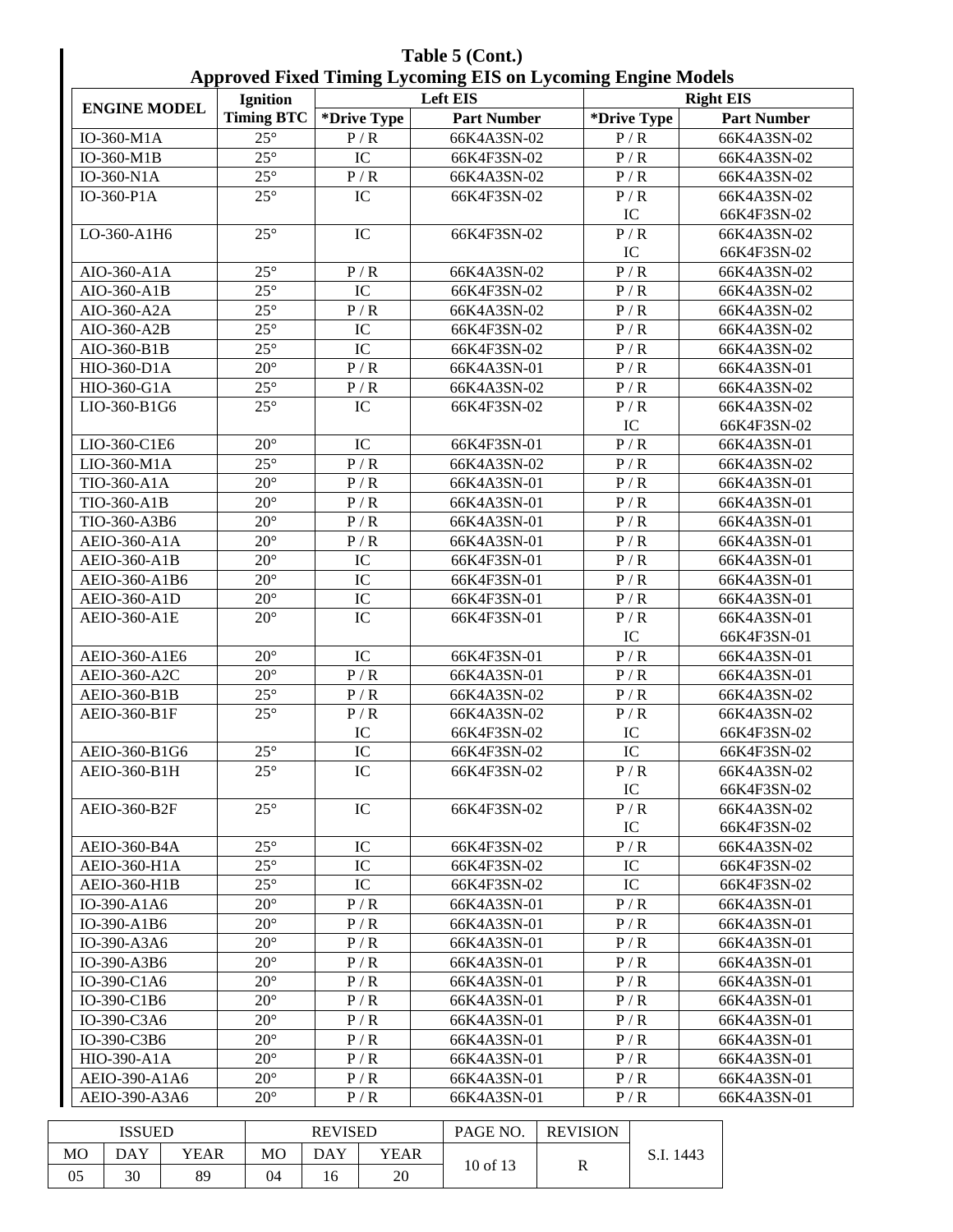| Table 5 (Cont.)                                                     |
|---------------------------------------------------------------------|
| <b>Approved Fixed Timing Lycoming EIS on Lycoming Engine Models</b> |

| x x                 | <b>Ignition</b>   | 0           | $\mathbf{\sigma}$<br><b>Left EIS</b> | o<br><b>Right EIS</b> |                    |  |  |
|---------------------|-------------------|-------------|--------------------------------------|-----------------------|--------------------|--|--|
| <b>ENGINE MODEL</b> | <b>Timing BTC</b> | *Drive Type | <b>Part Number</b>                   | *Drive Type           | <b>Part Number</b> |  |  |
| AEIO-390-A1B6       | $20^{\circ}$      | P/R         | 66K4A3SN-01                          | P/R                   | 66K4A3SN-01        |  |  |
| AEIO-390-A3B6       | $20^{\circ}$      | P/R         | 66K4A3SN-01                          | P/R                   | 66K4A3SN-01        |  |  |
| O-540-A1A5          | $25^{\circ}$      | $\ast$      | 66K6D3SN-02                          | $\ast$                | 66K6D3SN-02        |  |  |
| O-540-A1B5          | $25^{\circ}$      | $\ast$      | 66K6D3SN-02                          | $\ast$                | 66K6D3SN-02        |  |  |
| O-540-A1C5          | $25^{\circ}$      | $\ast$      | 66K6D3SN-02                          | $\ast$                | 66K6D3SN-02        |  |  |
| O-540-A1D5          | $25^{\circ}$      | $\ast$      | 66K6D3SN-02                          | $\ast$                | 66K6D3SN-02        |  |  |
| O-540-A4A5          | $25^{\circ}$      | $\ast$      | 66K6D3SN-02                          | $\ast$                | 66K6D3SN-02        |  |  |
| O-540-A4B5          | $25^{\circ}$      | $\ast$      | 66K6D3SN-02                          | $\ast$                | 66K6D3SN-02        |  |  |
| O-540-A4D5          | $25^{\circ}$      | $\ast$      | 66K6D3SN-02                          | $\ast$                | 66K6D3SN-02        |  |  |
| O-540-A4E5          | $25^{\circ}$      | $\ast$      | 66K6D3SN-02                          | $\ast$                | 66K6D3SN-02        |  |  |
| O-540-B1A5          | $25^{\circ}$      | $\ast$      | 66K6D3SN-02                          | $\ast$                | 66K6D3SN-02        |  |  |
| O-540-B2B5          | $25^{\circ}$      | $\ast$      | 66K6D3SN-02                          | $\ast$                | 66K6D3SN-02        |  |  |
| O-540-B2C5          | $25^{\circ}$      | $\ast$      | 66K6D3SN-02                          | $\ast$                | 66K6D3SN-02        |  |  |
| O-540-B4B5          | $25^{\circ}$      | $\ast$      | 66K6D3SN-02                          | $\ast$                | 66K6D3SN-02        |  |  |
| O-540-E4A5          | $25^\circ$        | $\ast$      | 66K6D3SN-02                          | $\ast$                | 66K6D3SN-02        |  |  |
| O-540-E4B5          | $25^{\circ}$      | $\ast$      | 66K6D3SN-02                          | $\ast$                | 66K6D3SN-02        |  |  |
| O-540-E4C5          | $25^{\circ}$      | $\ast$      | 66K6D3SN-02                          | $\ast$                | 66K6D3SN-02        |  |  |
| O-540-F1A5          | $25^{\circ}$      | $\ast$      | 66K6D3SN-02                          | $\ast$                | 66K6D3SN-02        |  |  |
| O-540-F1B5          | $25^\circ$        | $\ast$      | 66K6D3SN-02                          | $\ast$                | 66K6D3SN-02        |  |  |
| O-540-G1A5          | $25^{\circ}$      | $\ast$      | 66K6D3SN-02                          | $\ast$                | 66K6D3SN-02        |  |  |
| O-540-G2A5          | $25^{\circ}$      | $\ast$      | 66K6D3SN-02                          | $\ast$                | 66K6D3SN-02        |  |  |
| O-540-H2A5          | $25^{\circ}$      | $\ast$      | 66K6D3SN-02                          | $\ast$                | 66K6D3SN-02        |  |  |
| O-540-J3A5          | $23^{\circ}$      | $\ast$      | 66K6D3SN-03                          | $\ast$                | 66K6D3SN-03        |  |  |
| IO-540-A1B5         | $20^{\circ}$      | $\ast$      | 66K6D3SN-01                          | $\ast$                | 66K6D3SN-01        |  |  |
| IO-540-AG1A5        | $20^{\circ}$      | $\ast$      | 66K6D3SN-01                          | $\ast$                | 66K6D3SN-01        |  |  |
| IO-540-C4B5         | $25^{\circ}$      | $\ast$      | 66K6D3SN-02                          | $\ast$                | 66K6D3SN-02        |  |  |
| IO-540-C4D5         | $25^{\circ}$      | $\ast$      | 66K6D3SN-02                          | $\ast$                | 66K6D3SN-02        |  |  |
| IO-540-D4A5         | $25^{\circ}$      | $\ast$      | 66K6D3SN-02                          | $\ast$                | 66K6D3SN-02        |  |  |
| IO-540-D4B5         | $25^{\circ}$      | $\ast$      | 66K6D3SN-02                          | $\ast$                | 66K6D3SN-02        |  |  |
| IO-540-E1A5         | $20^{\circ}$      | $\ast$      | 66K6D3SN-01                          | $\ast$                | 66K6D3SN-01        |  |  |
| IO-540-E1B5         | $20^{\circ}$      | $\ast$      | 66K6D3SN-01                          | $\ast$                | 66K6D3SN-01        |  |  |
| IO-540-G1D5         | $20^{\circ}$      | $\ast$      | 66K6D3SN-01                          | $\ast$                | 66K6D3SN-01        |  |  |
| IO-540-K1A5         | $20^{\circ}$      | $\ast$      | 66K6D3SN-01                          | $\ast$                | 66K6D3SN-01        |  |  |
| IO-540-K1B5         | $20^{\circ}$      | $\ast$      | 66K6D3SN-01                          | $\ast$                | 66K6D3SN-01        |  |  |
| IO-540-K1D5         | $20^{\circ}$      | $\ast$      | 66K6D3SN-01                          | $\ast$                | 66K6D3SN-01        |  |  |
| IO-540-K1E5         | $20^{\circ}$      | $\ast$      | 66K6D3SN-01                          | $\ast$                | 66K6D3SN-01        |  |  |
| IO-540-K1F5         | $20^{\circ}$      | $\ast$      | 66K6D3SN-01                          | $\ast$                | 66K6D3SN-01        |  |  |
| IO-540-K1G5         | $20^{\circ}$      | $\ast$      | 66K6D3SN-01                          | $\ast$                | 66K6D3SN-01        |  |  |
| IO-540-K1H5         | $20^{\circ}$      | $\ast$      | 66K6D3SN-01                          | $\ast$                | 66K6D3SN-01        |  |  |
| IO-540-K1J5         | $20^{\circ}$      | $\ast$      | 66K6D3SN-01                          | $\ast$                | 66K6D3SN-01        |  |  |
| IO-540-K1K5         | $20^{\circ}$      | $\ast$      | 66K6D3SN-01                          | $\ast$                | 66K6D3SN-01        |  |  |
| IO-540-L1C5         | $20^{\circ}$      | $\ast$      | 66K6D3SN-01                          | $\ast$                | 66K6D3SN-01        |  |  |
| IO-540-M1A5         | $20^{\circ}$      | $\ast$      | 66K6D3SN-01                          | $\ast$                | 66K6D3SN-01        |  |  |
| IO-540-M1C5         | $20^{\circ}$      | $\ast$      | 66K6D3SN-01                          | $\ast$                | 66K6D3SN-01        |  |  |
| IO-540-N1A5         | $25^{\circ}$      | $\ast$      | 66K6D3SN-02                          | $\ast$                | 66K6D3SN-02        |  |  |
| IO-540-R1A5         | $25^{\circ}$      | $\ast$      | 66K6D3SN-02                          | $\ast$                | 66K6D3SN-02        |  |  |

|                | <b>ISSUED</b> |      | <b>REVISED</b> |     |      | PAGE NO. | <b>REVISION</b> |           |
|----------------|---------------|------|----------------|-----|------|----------|-----------------|-----------|
| M <sub>O</sub> | DAY           | YEAR | M <sub>O</sub> | DAY | YEAR | of $13$  |                 | 1443<br>. |
| 05             | 30            | 89   | 04             | 16  | 20   |          | R               |           |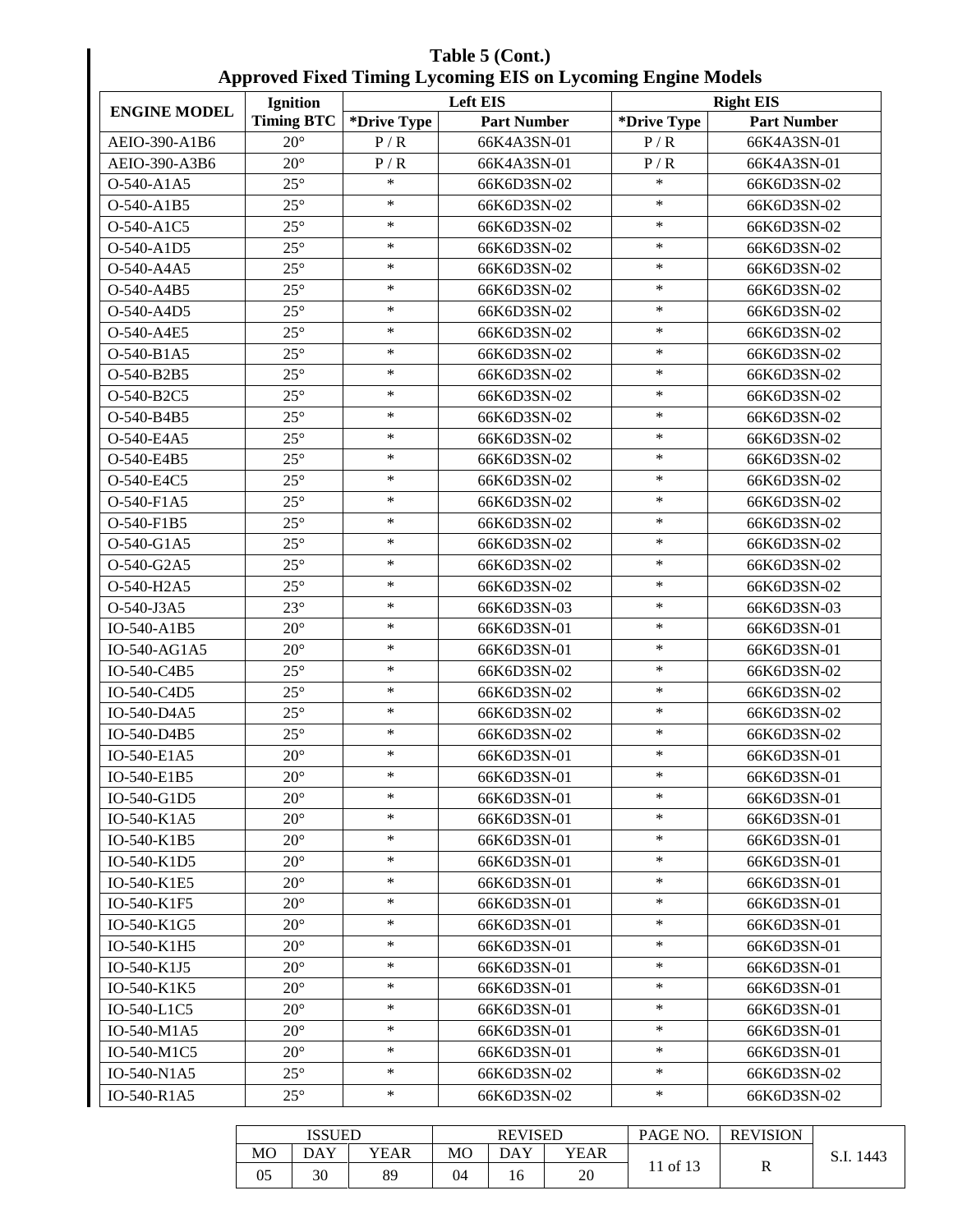**Table 5 (Cont.) Approved Fixed Timing Lycoming EIS on Lycoming Engine Models**

|                     | Ignition          |             | <b>Left EIS</b>    |             | <b>Right EIS</b>   |
|---------------------|-------------------|-------------|--------------------|-------------|--------------------|
| <b>ENGINE MODEL</b> | <b>Timing BTC</b> | *Drive Type | <b>Part Number</b> | *Drive Type | <b>Part Number</b> |
| IO-540-T4B5         | $25^{\circ}$      | $\ast$      | 66K6D3SN-02        | $\ast$      | 66K6D3SN-02        |
| IO-540-V4A5         | $25^{\circ}$      | $\ast$      | 66K6D3SN-02        | $\ast$      | 66K6D3SN-02        |
| IO-540-W1A5         | $23^{\circ}$      | $\ast$      | 66K6D3SN-03        | $\ast$      | 66K6D3SN-03        |
| IO-540-AA1A5        | $20^{\circ}$      | $\ast$      | 66K6D3SN-01        | $\ast$      | 66K6D3SN-01        |
| IO-540-AA1B5        | $20^{\circ}$      | $\ast$      | 66K6D3SN-01        | $\ast$      | 66K6D3SN-01        |
| IO-540-AB1A5        | $20^{\circ}$      | $\ast$      | 66K6D3SN-01        | $\ast$      | 66K6D3SN-01        |
| IO-540-AC1A5        | $20^{\circ}$      | $\ast$      | 66K6D3SN-01        | $\ast$      | 66K6D3SN-01        |
| IO-540-AE1A5        | $20^{\circ}$      | $\ast$      | 66K6D3SN-01        | $\ast$      | 66K6D3SN-01        |
| IO-540-AF1A5        | $25^{\circ}$      | $\ast$      | 66K6D3SN-02        | $\ast$      | 66K6D3SN-02        |
| HIO-540-A1A         | $20^{\circ}$      | $\ast$      | 66K6D3SN-01        | $\ast$      | 66K6D3SN-01        |
| TIO-540-A2B         | $20^{\circ}$      | $\ast$      | 66K6D3SN-01        | $\ast$      | 66K6D3SN-01        |
| TIO-540-A2C         | $20^{\circ}$      | $\ast$      | 66K6D3SN-01        | $\ast$      | 66K6D3SN-01        |
| TIO-540-J2B         | $20^{\circ}$      | $\ast$      | 66K6D3SN-01        | $\ast$      | 66K6D3SN-01        |
| TIO-540-U2A         | $20^{\circ}$      | $\ast$      | 66K6D3SN-01        | $\ast$      | 66K6D3SN-01        |
| TIO-540-W2A         | $20^{\circ}$      | $\ast$      | 66K6D3SN-01        | $\ast$      | 66K6D3SN-01        |
| <b>TIO-540-AE2A</b> | $20^{\circ}$      | $\ast$      | 66K6D3SN-01        | $\ast$      | 66K6D3SN-01        |
| TIO-540-AF1A        | $20^{\circ}$      | $\ast$      | 66K6D3SN-01        | $\ast$      | 66K6D3SN-01        |
| TIO-540-AF1B        | $20^{\circ}$      | $\ast$      | 66K6D3SN-01        | $\ast$      | 66K6D3SN-01        |
| TIO-540-AG1A        | $20^{\circ}$      | $\ast$      | 66K6D3SN-01        | $\ast$      | 66K6D3SN-01        |
| TIO-540-AH1A        | $20^{\circ}$      | $\ast$      | 66K6D3SN-01        | $\ast$      | 66K6D3SN-01        |
| TIO-540-AJ1A        | $20^{\circ}$      | $\ast$      | 66K6D3SN-01        | $\ast$      | 66K6D3SN-01        |
| TIO-540-AK1A        | $23^{\circ}$      | $\ast$      | 66K6D3SN-03        | $\ast$      | 66K6D3SN-03        |
| AEIO-540-D4A5       | $25^{\circ}$      | $\ast$      | 66K6D3SN-02        | $\ast$      | 66K6D3SN-02        |
| AEIO-540-D4B5       | $25^{\circ}$      | $\ast$      | 66K6D3SN-02        | $\ast$      | 66K6D3SN-02        |
| AEIO-540-D4D5       | $25^{\circ}$      | $\ast$      | 66K6D3SN-02        | $\ast$      | 66K6D3SN-02        |
| AEIO-540-L1B5       | $20^{\circ}$      | $\ast$      | 66K6D3SN-01        | $\ast$      | 66K6D3SN-01        |
| AEIO-540-L1D5       | $20^{\circ}$      | $\ast$      | 66K6D3SN-01        | $\ast$      | 66K6D3SN-01        |
| LTIO-540-J2B        | $20^{\circ}$      | $\ast$      | 66K6D3SN-04        | $\ast$      | 66K6D3SN-04        |
| IO-580-B1A          | $20^{\circ}$      | $\ast$      | 66K6D3SN-01        | $\ast$      | 66K6D3SN-01        |
| AEIO-580-B1A        | $20^{\circ}$      | $\ast$      | 66K6D3SN-01        | $\ast$      | 66K6D3SN-01        |

\*NOTES:

Drive Types –  $IC = EIS$  replacing Impulse Coupled magneto.

 $P / R = EIS$  replacing Plain or Retard magneto. Drive types do not differ for 540 series engines.

EIS is available in 3 fixed timing options:  $20^\circ$ ,  $23^\circ$ , &  $25^\circ$  to be matched to the timing degrees on the engine data plate.

**A WARNING** EIS DIP SWITCHES ARE NOT TO BE CHANGED FROM THE CONFIGURATION SUPPLIED BY LYCOMING. UNAUTHORIZED CHANGING OF THE DIP SWITCHES COULD CAUSE ENGINE DAMAGE FROM UNKNOWN IGNITION TIMING WHICH MAY RESULT IN UNCOMMANDED LOSS OF ENGINE POWER.

| <b>ISSUED</b> |     |      | <b>REVISED</b> |            |      | PAGE NO. | <b>REVISION</b> |      |
|---------------|-----|------|----------------|------------|------|----------|-----------------|------|
| MO            | DAY | YEAR | MO             | <b>DAY</b> | YEAR |          | D               | 1443 |
| 05            | 30  | 89   | 04             | 16         | 20   | 12 of 13 | n               |      |